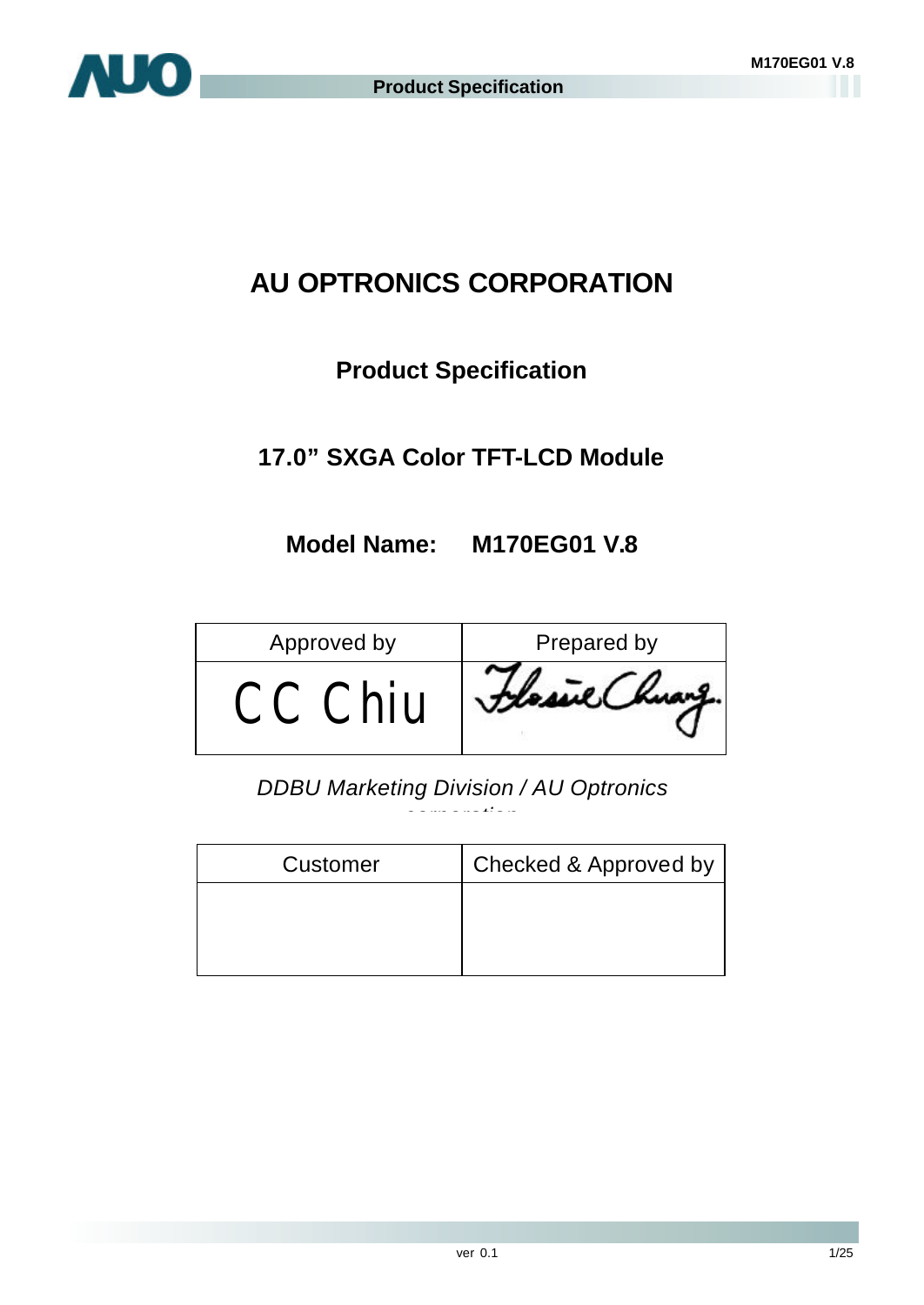

# **17.0" SXGA Color TFT-LCD Module Model Name: M170EG01 V.8**

# **(**u**) Preliminary Specifications ( ) Final Specifications**

**Note: This Specification is subject to change without notice.**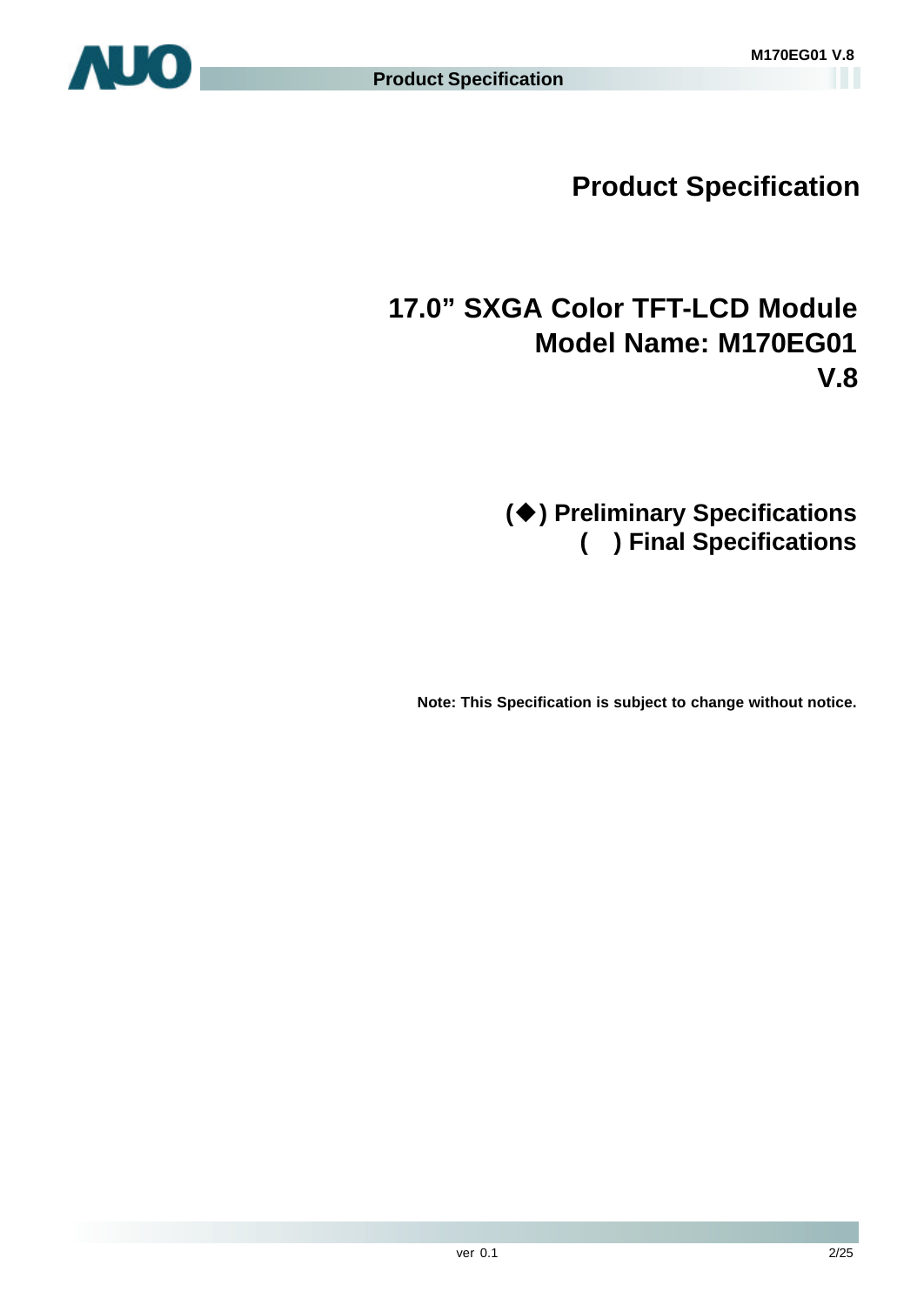

# **Contents**

| 7.2 Backlight Unit. |  |
|---------------------|--|
|                     |  |
|                     |  |
|                     |  |
|                     |  |
|                     |  |
|                     |  |
|                     |  |
|                     |  |
|                     |  |
|                     |  |
|                     |  |
|                     |  |
|                     |  |
|                     |  |
|                     |  |
|                     |  |
|                     |  |
|                     |  |
|                     |  |
|                     |  |
|                     |  |
|                     |  |
|                     |  |
|                     |  |
|                     |  |
|                     |  |
|                     |  |
|                     |  |
|                     |  |
|                     |  |
|                     |  |
|                     |  |
|                     |  |
|                     |  |
|                     |  |
|                     |  |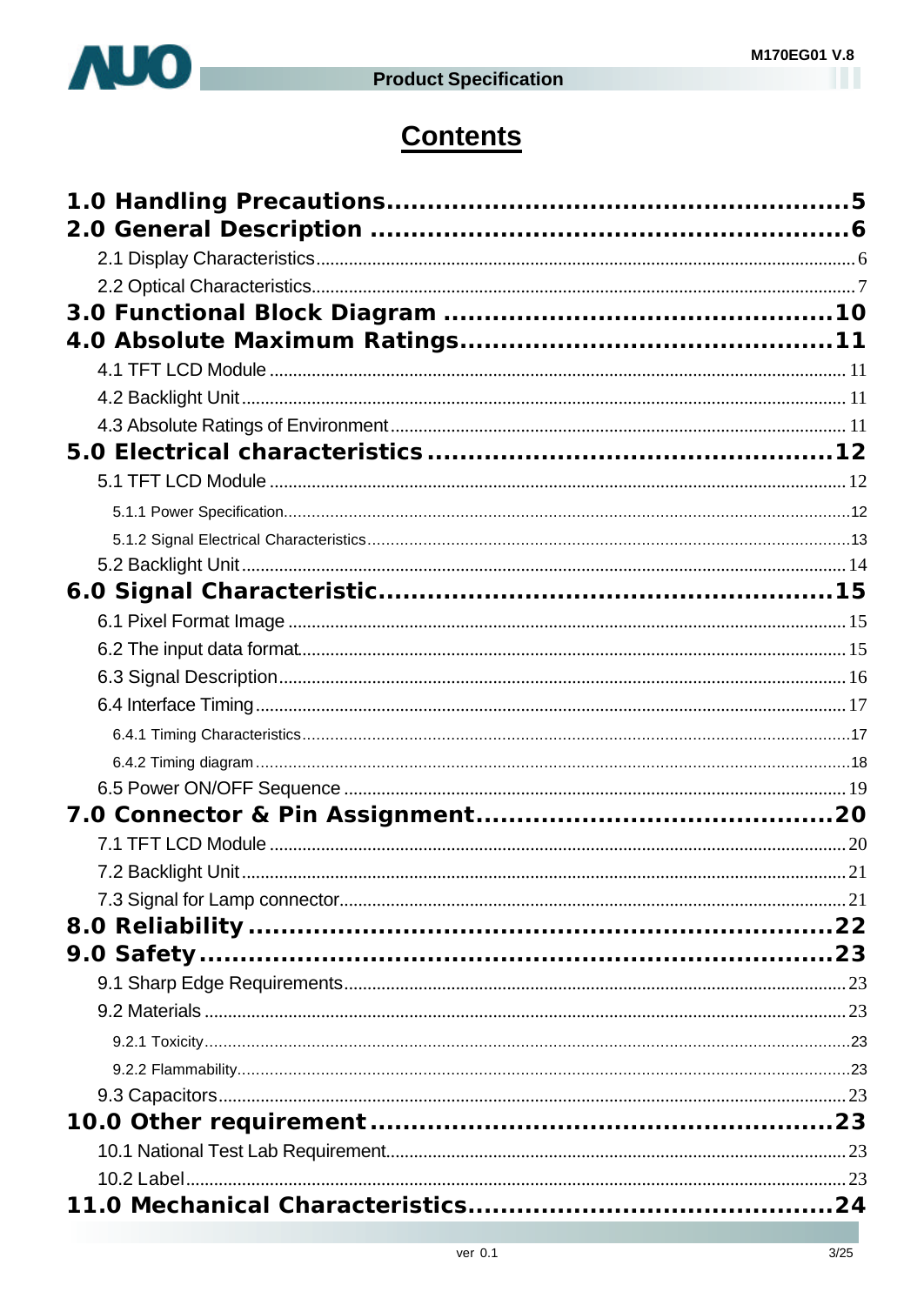

# **Record of Revision**

| Version and Date Page |      | Old description                   | <b>New Description</b> | Remark |
|-----------------------|------|-----------------------------------|------------------------|--------|
| 2005/02/28<br>10.1    | IAII | <b>First Edition for Customer</b> |                        |        |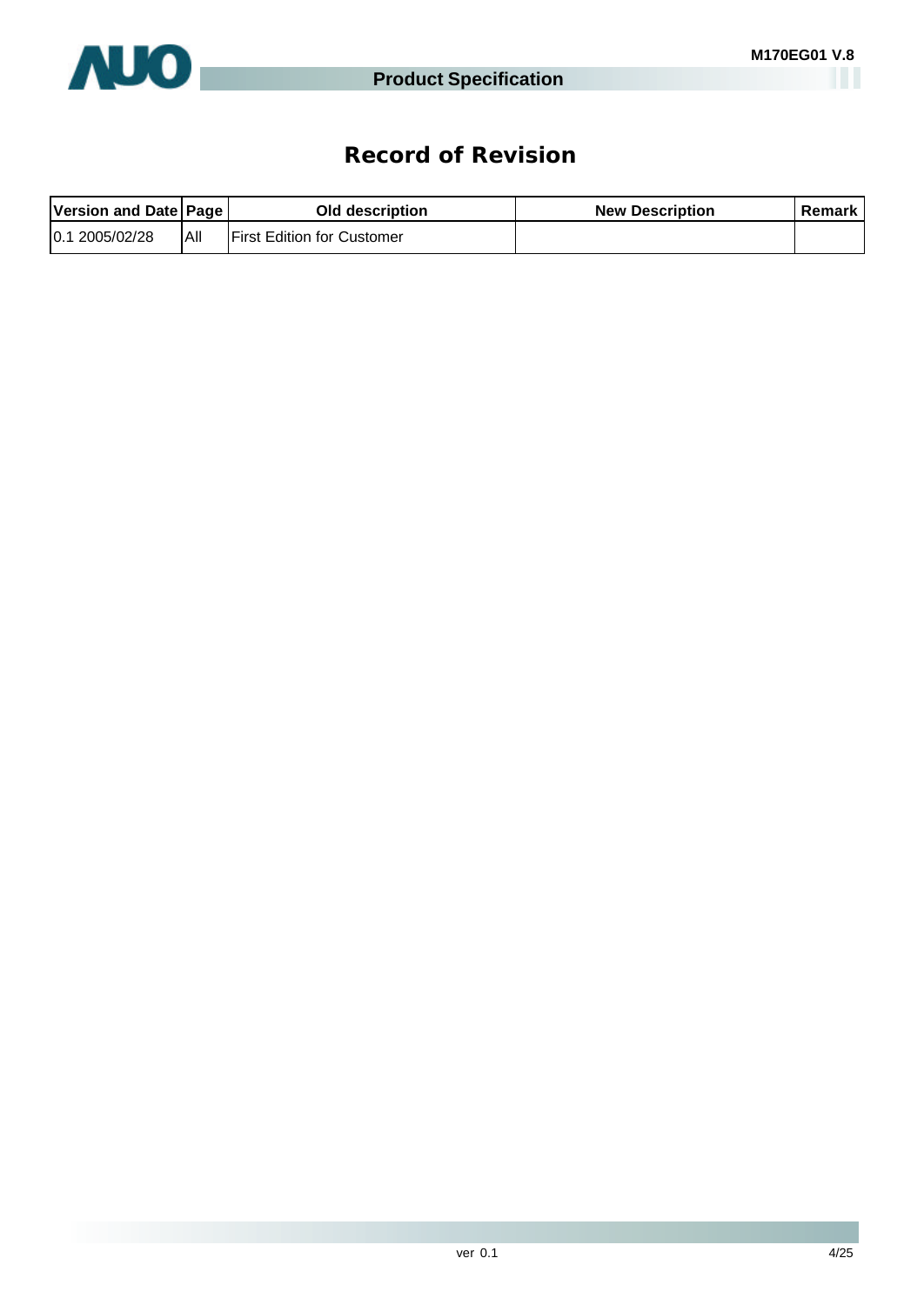

# **1.0 Handling Precautions**

- 1) Since front polarizer is easily damaged, pay attention not to scratch it.
- 2) Be sure to turn off power supply when inserting or disconnecting from input connector.
- 3) Wipe off water drop immediately. Long contact with water may cause discoloration or spots.
- 4) When the panel surface is soiled, wipe it with absorbent cotton or other soft cloth.
- 5) Since the panel is made of glass, it may break or crack if dropped or bumped on hard surface.
- 6) Since CMOS LSI is used in this module, take care of static electricity and insure human earth when handling.
- 7) Do not open nor modify the Module Assembly.
- 8) Do not press or pat the panel surface by fingers,hand or tooling.
- 9) Do not press the reflector sheet at the back of the module to any directions.
- 10) In case if a module has to be put back into the packing container slot after once it was taken out from the container, do not press the center of the CCFL reflector edge. Instead, press at the far ends of the CCFL reflector edge softly. Otherwise the TFT module may be damaged.
- 11) At the insertion or removal of the Signal Interface Connector, be sure not to rotate nor tilt the Interface Connector of the TFT module.
- 12) After installation of the TFT module into an enclosure (Desktop monitor Bezel, for example), do not twist nor bend the TFT Module even momentary. At designing the enclosure, it should be taken into consideration that no bending/twisting forces are applied to the TFT module from outside. Otherwise the TFT module may be damaged.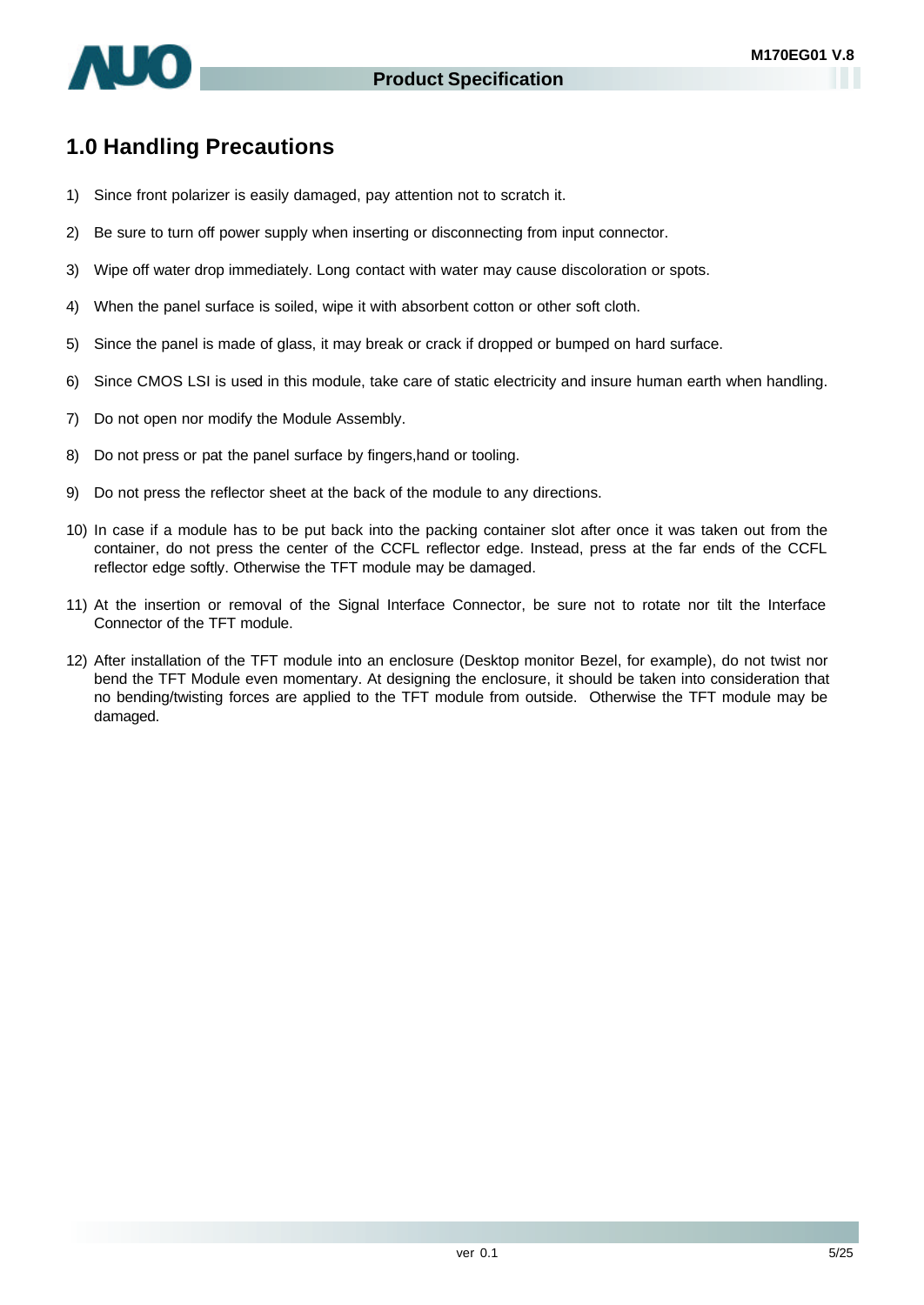

# **2.0 General Description**

This specification applies to the 17.0 inch Color TFT/LCD Module M170EG01 V8.

This module is designed for a display unit of personal computer.

The display supports the SXGA (1280(H) x 1024(V)) screen format and 16.2M colors (RGB 6-bits + FRC data).

All input signals are 2 Channel LVDS interface compatible.

This module does not contain an inverter card for backlight.

#### **2.1 Display Characteristics**

The following items are characteristics summary on the table under 25 condition:

| <b>ITEMS</b>                | Unit        | <b>SPECIFICATIONS</b>                   |                          |                                    |       |  |  |  |
|-----------------------------|-------------|-----------------------------------------|--------------------------|------------------------------------|-------|--|--|--|
| Screen Diagonal             | [mm]        | 432(17.0")                              |                          |                                    |       |  |  |  |
| Active Area                 | [mm]        |                                         | 337.920 (H) x 270.336(V) |                                    |       |  |  |  |
| Pixels H x V                |             | 1280(x3) x 1024                         |                          |                                    |       |  |  |  |
| Pixel Pitch                 | [mm]        | 0.264 (per one triad) x 0.264           |                          |                                    |       |  |  |  |
| Pixel Arrangement           |             | R.G.B. Vertical Stripe                  |                          |                                    |       |  |  |  |
| Display Mode                |             | Normally White                          |                          |                                    |       |  |  |  |
| White Luminance             | [ $cd/m2$ ] | 300 (Typ)                               |                          |                                    |       |  |  |  |
| Contrast Ratio              |             | $500:1$ (Typ)                           |                          |                                    |       |  |  |  |
| Optical Rise Time/Fall Time | [msec]      | 8 (Typ)<br>(Note 1)                     |                          |                                    |       |  |  |  |
| <b>Color Saturation</b>     |             | <b>72% NTSC</b>                         |                          |                                    |       |  |  |  |
| Nominal Input Voltage VDD   | [Volt]      | $+5.0 V$                                |                          |                                    |       |  |  |  |
| <b>Power Consumption</b>    | [Watt]      | 25.8 W(Typ)                             |                          |                                    |       |  |  |  |
| (VDD line + CCFL line)      |             |                                         |                          | (PDD=6 W, PCFL=19.8 W @Lamp=7.5mA) |       |  |  |  |
| Weight                      | [Grams]     | 1900 (Typ)                              |                          |                                    |       |  |  |  |
| <b>Physical Size</b>        | [mm]        |                                         | Min.                     | Typ.                               | Max.  |  |  |  |
|                             |             | Horizatal(H)                            | 358                      | 358.5                              | 359.0 |  |  |  |
|                             |             | Vertical(V)                             | 296                      | 296.5                              | 297   |  |  |  |
|                             |             | Depth(D)                                | 16.5                     | 17.0                               | 17.5  |  |  |  |
| <b>Electrical Interface</b> |             | Dual Channel LVDS                       |                          |                                    |       |  |  |  |
| <b>Support Color</b>        |             | 16.2M colors (RGB 6-bit + FRC data)     |                          |                                    |       |  |  |  |
| Temperature Range           |             |                                         |                          |                                    |       |  |  |  |
| Operating                   | [°C]        | 0 to $+50$                              |                          |                                    |       |  |  |  |
| Storage (Shipping)          | [°C]        | $-20$ to $+60$                          |                          |                                    |       |  |  |  |
| Surface Treatment           |             | Hard-coating (3H), Anti-Glare treatment |                          |                                    |       |  |  |  |

**Note 1**:System should be warmed up at least one hour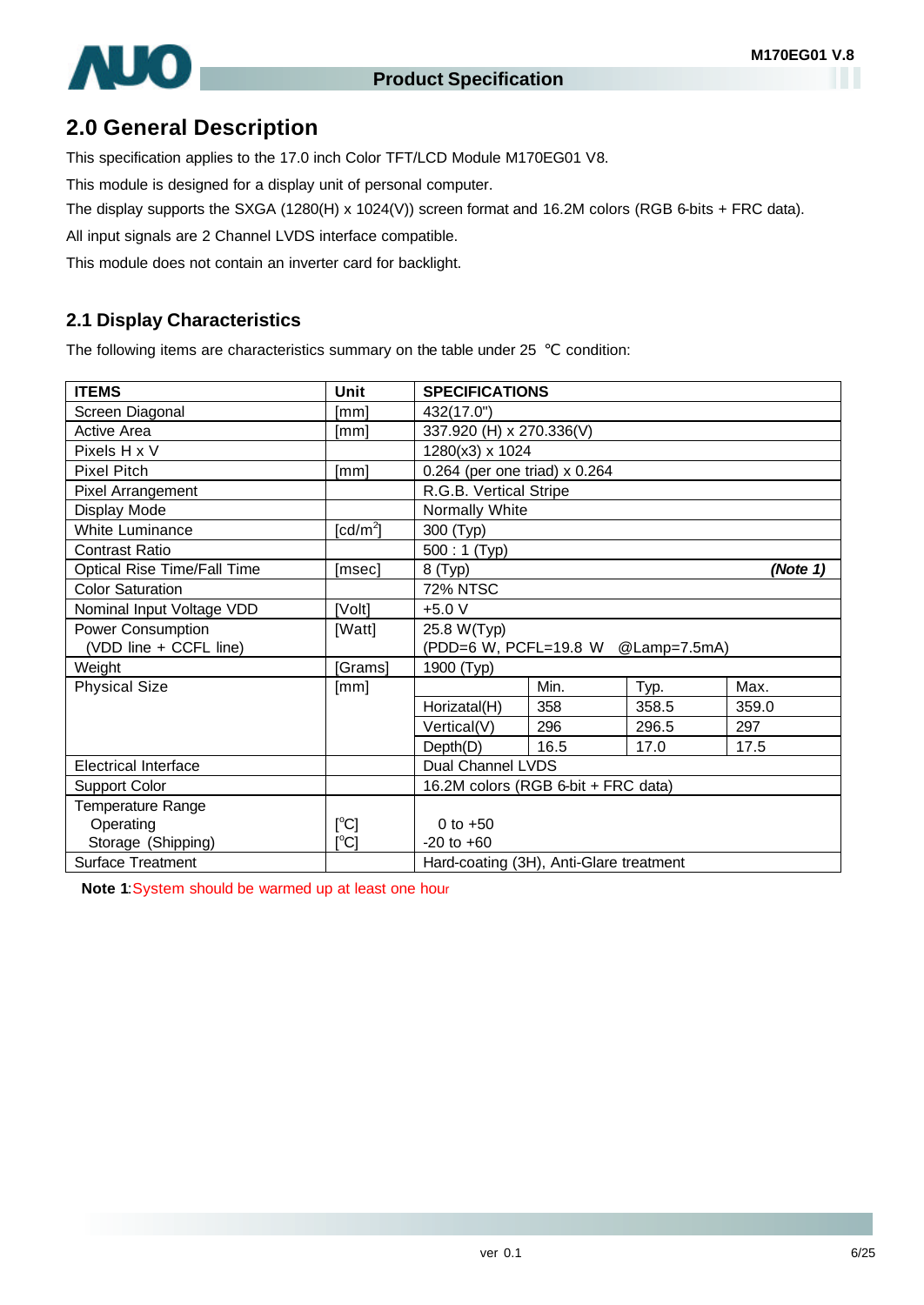

#### **2.2 Optical Characteristics**

The optical characteristics are measured under stable conditions at 25 (Room Temperature):

| Item                                     | Unit                   | <b>Conditions</b>       |                   | Min.                     | Typ.           | Max.   | <b>Note</b> |
|------------------------------------------|------------------------|-------------------------|-------------------|--------------------------|----------------|--------|-------------|
|                                          |                        | Horizontal<br>$CR = 10$ | (Right)<br>(Left) | 60<br>60                 | 70<br>70       |        |             |
| <b>Viewing Angle</b>                     |                        | Vertical<br>$CR = 10$   | (Up)<br>(Down)    | 60<br>50                 | 70<br>60       |        |             |
|                                          | [degree]               | Horizontal<br>$CR = 5$  | (Right)<br>(Left) | 70<br>70                 | 80<br>80       |        |             |
|                                          |                        | Vertical<br>$CR = 5$    | (Up)<br>(Down)    | 70<br>70                 | 80<br>80       |        |             |
| Contrast ratio                           |                        | Normal Direction        |                   | 300                      | 500            |        |             |
|                                          |                        | <b>Rising Time</b>      |                   |                          | 6              | 9      |             |
| Response Time                            | [msec]                 | <b>Falling Time</b>     |                   | $\overline{\phantom{0}}$ | $\overline{2}$ | 4      | Note 1      |
|                                          |                        | Rising + Falling        |                   | $\blacksquare$           | 8              | 13     |             |
|                                          |                        | Red x<br>Red y          |                   | 0.61                     | 0.64           | 0.67   |             |
|                                          |                        |                         |                   | 0.31                     | 0.34           | 0.37   |             |
| Color / Chromaticity                     |                        | Green x                 |                   |                          | 0.29           | 0.32   |             |
| Coordinates (CIE)                        |                        | Green y                 |                   | 0.58                     | 0.61           | 0.64   |             |
|                                          |                        | Blue x                  |                   | 0.11                     | 0.14           | 0.17   |             |
|                                          |                        | Blue y                  |                   | 0.04                     | 0.07           | 0.10   |             |
| Color<br>(CIE)<br>Coordinates            |                        | White x                 |                   | 0.28                     | 0.31           | 0.34   |             |
| White                                    |                        | White y                 |                   | 0.30                     | 0.33           | 0.36   |             |
| White Luminance @ CCFL<br>7.5mA (center) | $\lceil cd/m^2 \rceil$ |                         |                   | 240                      | 300            |        |             |
| <b>Luminance Uniformity</b><br>[%]       |                        |                         | 75                | 80                       |                | Note 2 |             |
| Crosstalk (in 75Hz)                      | [%]                    |                         |                   |                          |                | 1.5    | Note 3      |
| Flicker                                  | dB                     |                         |                   |                          |                | $-20$  | Note 4      |

**Equipment** Pattern Generator, Power Supply, Digital Voltmeter, Luminance meter

(PR 880, BM-5A / BM7, CS-1000, CA210, SR\_3, EZ Contrast\*, Optiscope& Westar TRD-100)

Aperture  $1^\circ$  with 100cm VD or  $2^\circ$  with 50cm viewing distance

Test Point Center (VESA point 9)

Environment < 1 lux



\*' EZ Contrast is different measurement tool with very close viewing distance.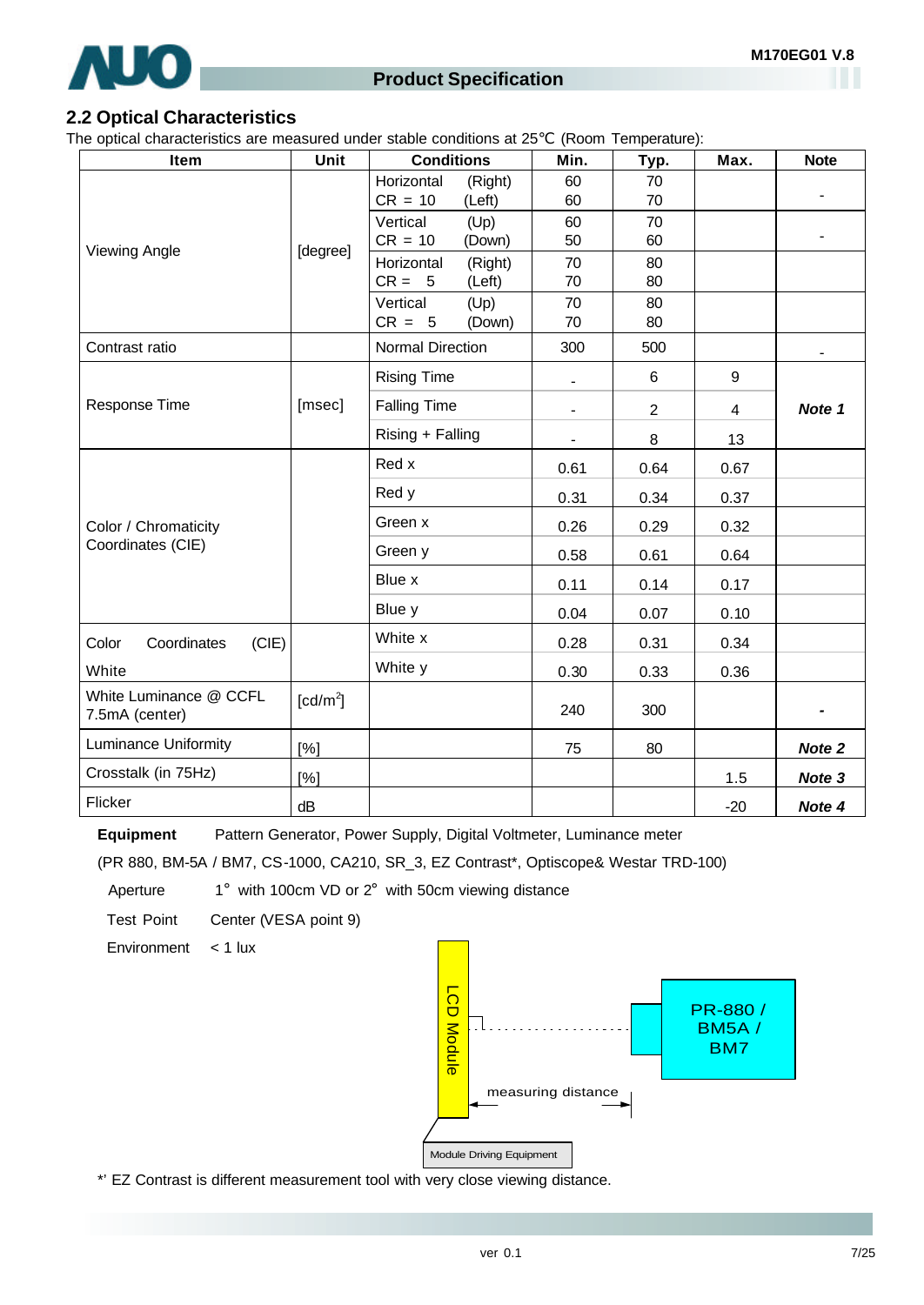#### *Note 1:* **Definition of Response time**

The output signals of photodetector are measured when the input signals are changed from "Full Black" to "Full White" (rising time), and from "Full White" to "Full Black "(falling time), respectively. The response time is interval between the 10% and 90% of amplitudes.



#### *Note 2:* **Brightness uniformity of these 9 points is defined as below**



Maximum Luminance in 9 Points (1- 9)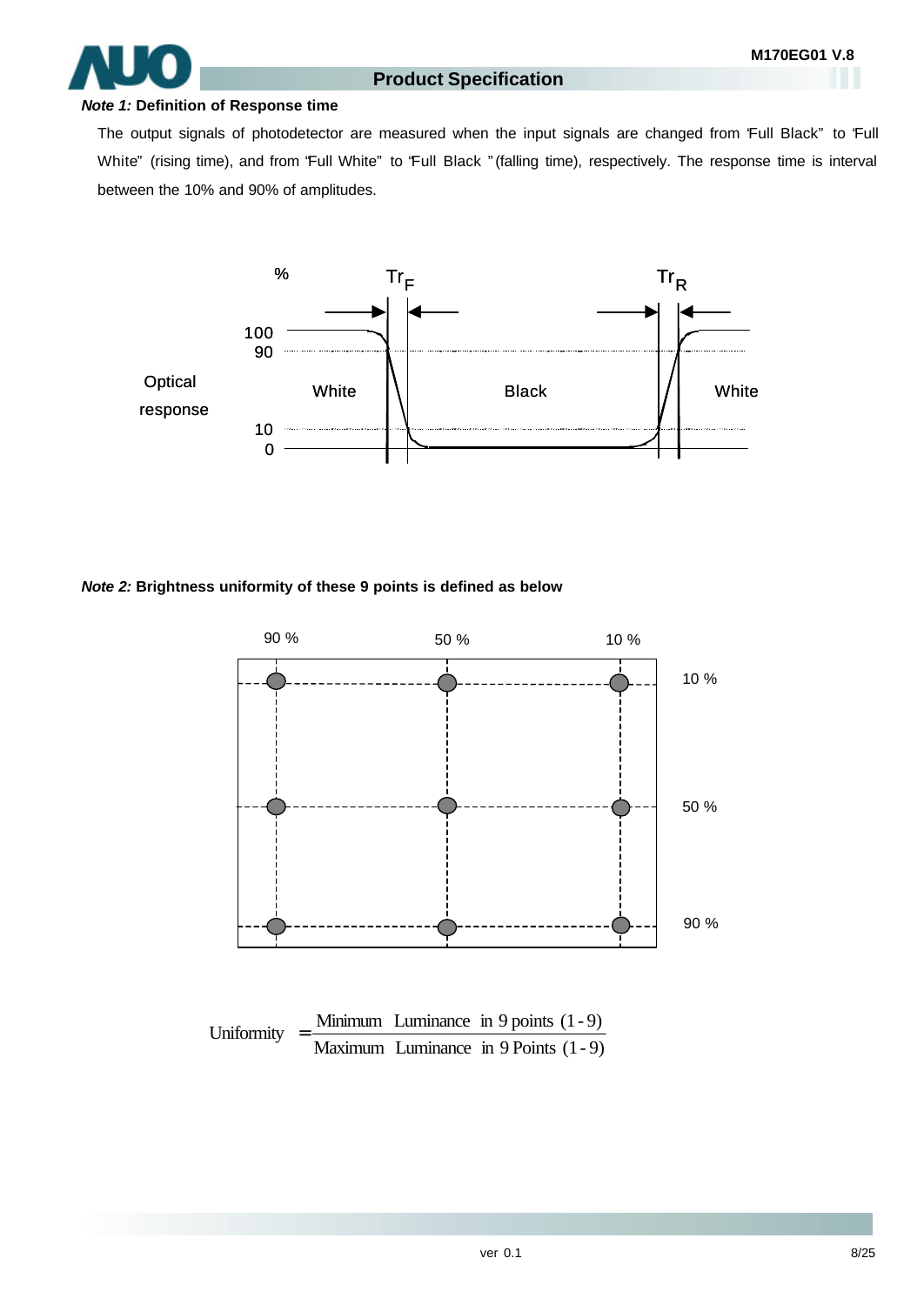0 gray level

# **Product Specification**

*Note 3:* Crosstalk is defined as below :



Unit: percentage of dimension of display area

I L<sub>A</sub>-L<sub>A'</sub> I / L<sub>A</sub> x 100%= 1.5% max., L<sub>A</sub> and L<sub>B</sub> are brightness at location A and B

 $l L_B-L_{B'}$  l /  $L_B$  x 100%= 1.5% max.,  $L_{A'}$  and  $L_{B'}$  are brightness at location A' and B'

*Note 4:* Test Paterm: Subchecker Pattern



Method: Record dBV & DC value with (WESTAR)TRD-100



DC Level Flicker (dB) =  $20 \log \frac{AC \text{ Level(at 30 Hz)}}{200 \text{ kg}}$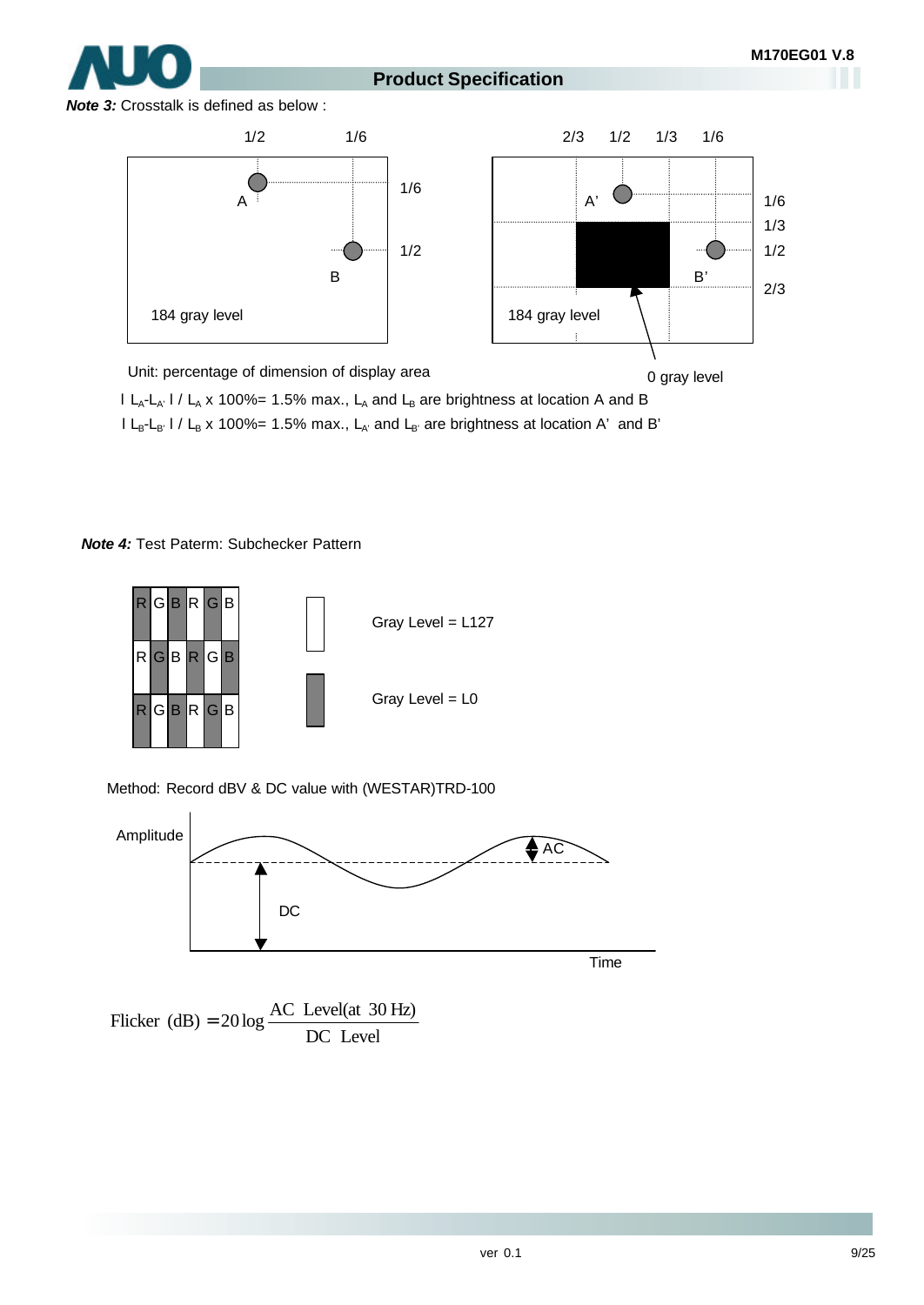

# **3.0 Functional Block Diagram**

The following diagram shows the functional block of the 19.0 inches wide Color TFT/LCD Module:



AL2307-A0G1D-P / FI-XB30SSRL-HF16 JST-BHSR-02VS-1 ( 2pin × 2 )

Mating Type: JAE FI-X30HL SM02B-BHSS-1-TB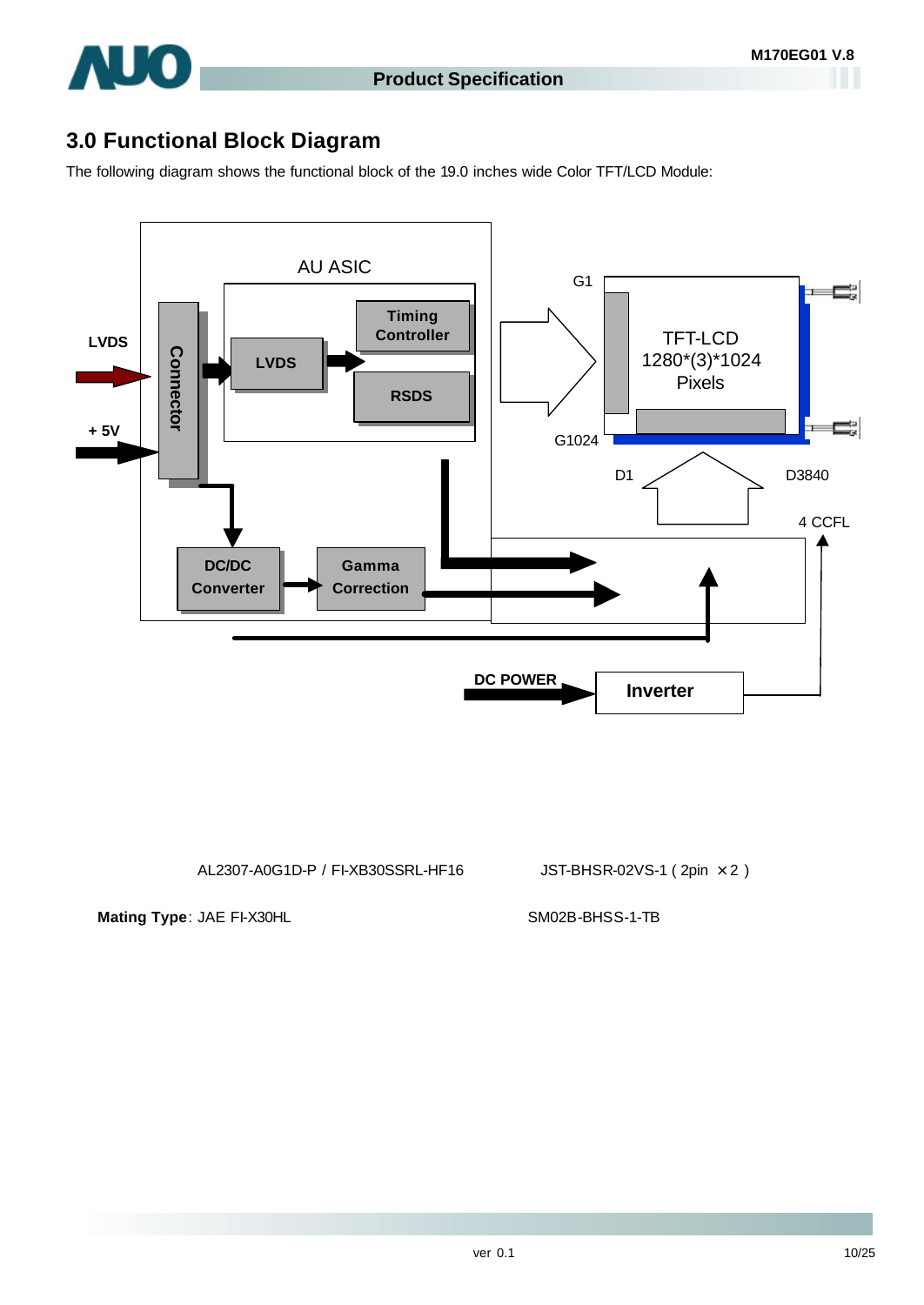

# **4.0 Absolute Maximum Ratings**

Absolute maximum ratings of the module is as following:

#### **4.1 TFT LCD Module**

| ltem                    | Svmbol | Min  | Max | Unit   | Conditions      |
|-------------------------|--------|------|-----|--------|-----------------|
| Logic/LCD Drive Voltage | VIN    | -∪.ം | ÷с  | [Volt] | <b>Note 1.2</b> |

#### **4.2 Backlight Unit**

| ltem            | Svmbol      | Min | Max | Unit        | <b>Conditions</b> |
|-----------------|-------------|-----|-----|-------------|-------------------|
| CCFL<br>Current | <b>ICFL</b> |     | 8.5 | [mA]<br>rms | <b>Note 1,2</b>   |

#### **4.3 Absolute Ratings of Environment**

| Item                         | Symbol     | Min   | Max   | Unit                             | <b>Conditions</b> |
|------------------------------|------------|-------|-------|----------------------------------|-------------------|
| <b>Operating Temperature</b> | TOP        |       | $+50$ | $C^{\circ}C$                     | Note 3            |
| <b>Operating Humidity</b>    | <b>HOP</b> | 5     | 90    | [%RH]                            | Note 3            |
| Storage Temperature          | TST        | $-20$ | $+60$ | $\mathop{\rm l}{\rm ^\circ C l}$ | Note 3            |
| Storage Humidity             | HST        | 5     | 90    | [%RH]                            | Note 3            |

**Please refer the graph below for corresponding of Min/Max values of temperature and humidity.**

**Note 1:** With in Ta (25 )

**Note 2:** Permanent damage to the device may occur if exceed maximum values

**Note 3:** For quality perfermance, please refer to AUO IIS(Incoming Inspection Standard).

#### Relative Humidity %

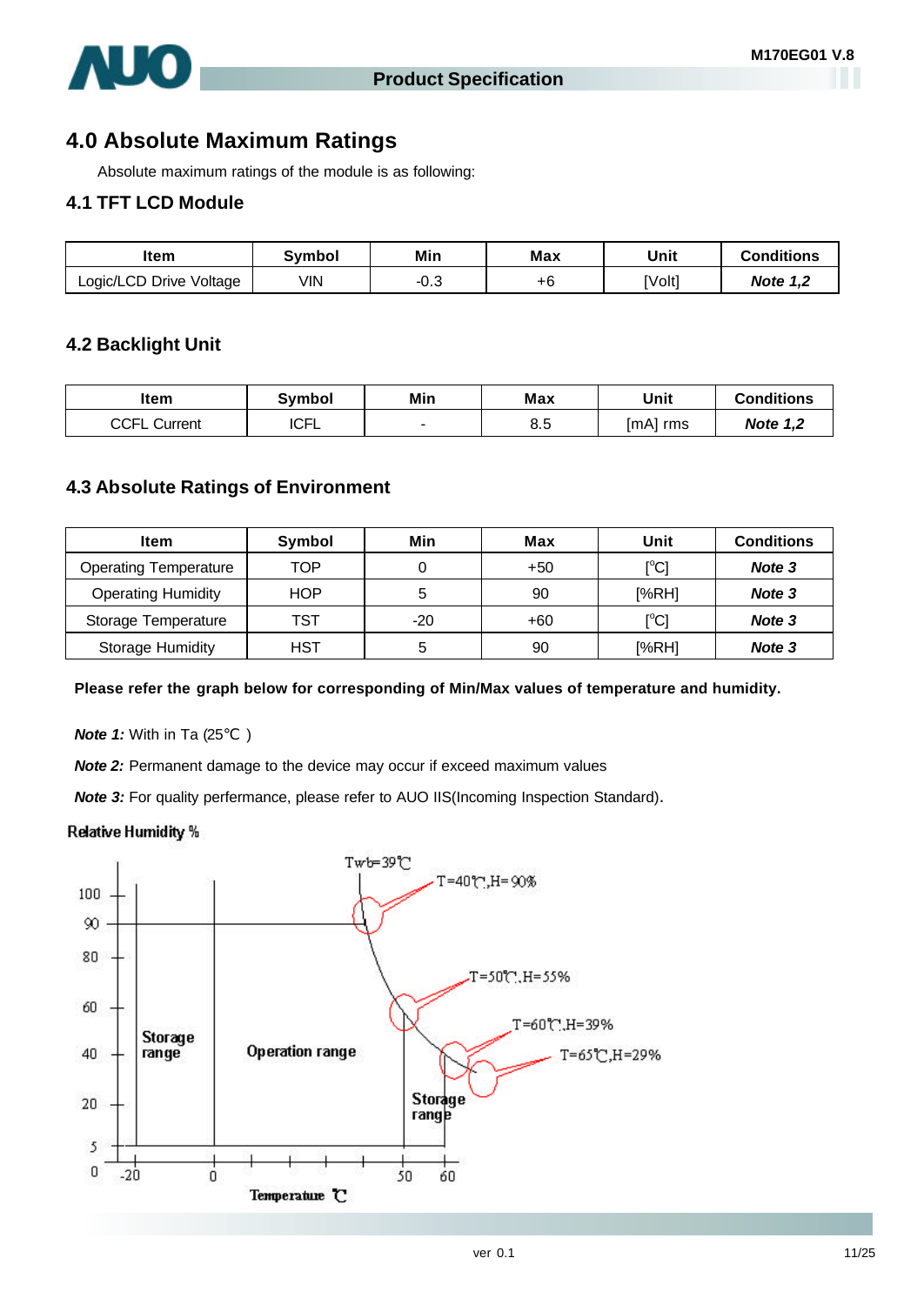

# **5.0 Electrical characteristics**

## **5.1 TFT LCD Module**

## **5.1.1 Power Specification**

Input power specifications are as follows;

| Symbol       | <b>Parameter</b>                               | Min | <b>Typ</b> | <b>Max</b> | <b>Units</b> | <b>Condition</b>                      |
|--------------|------------------------------------------------|-----|------------|------------|--------------|---------------------------------------|
| <b>VDD</b>   | Logic/LCD Drive<br>Voltage                     | 4.5 | 5          | 5.5        | [Volt]       | $± 10\%$                              |
| <b>IDD</b>   | <b>VDD</b> current                             |     | 1200       | 1560       | [mA]         | Vin=5V, All Black Pattern,<br>at 75Hz |
| Irush        | <b>LCD Inrush Current</b>                      |     |            | $2.5\,$    | [A]          | <b>Note</b>                           |
| <b>PDD</b>   | <b>VDD Power</b>                               |     | 6          | 7.8        | [Watt]       | Vin=5V, All Black Pattern,<br>at 75Hz |
| <b>VDDrp</b> | Allowable<br>Logic/LCD Drive<br>Ripple Voltage |     |            | 100        | [mV]<br>p-p  | Vin=5V, All Black Pattern,<br>at 75Hz |

**Note:** Measurement conditions:



**Vin rising time**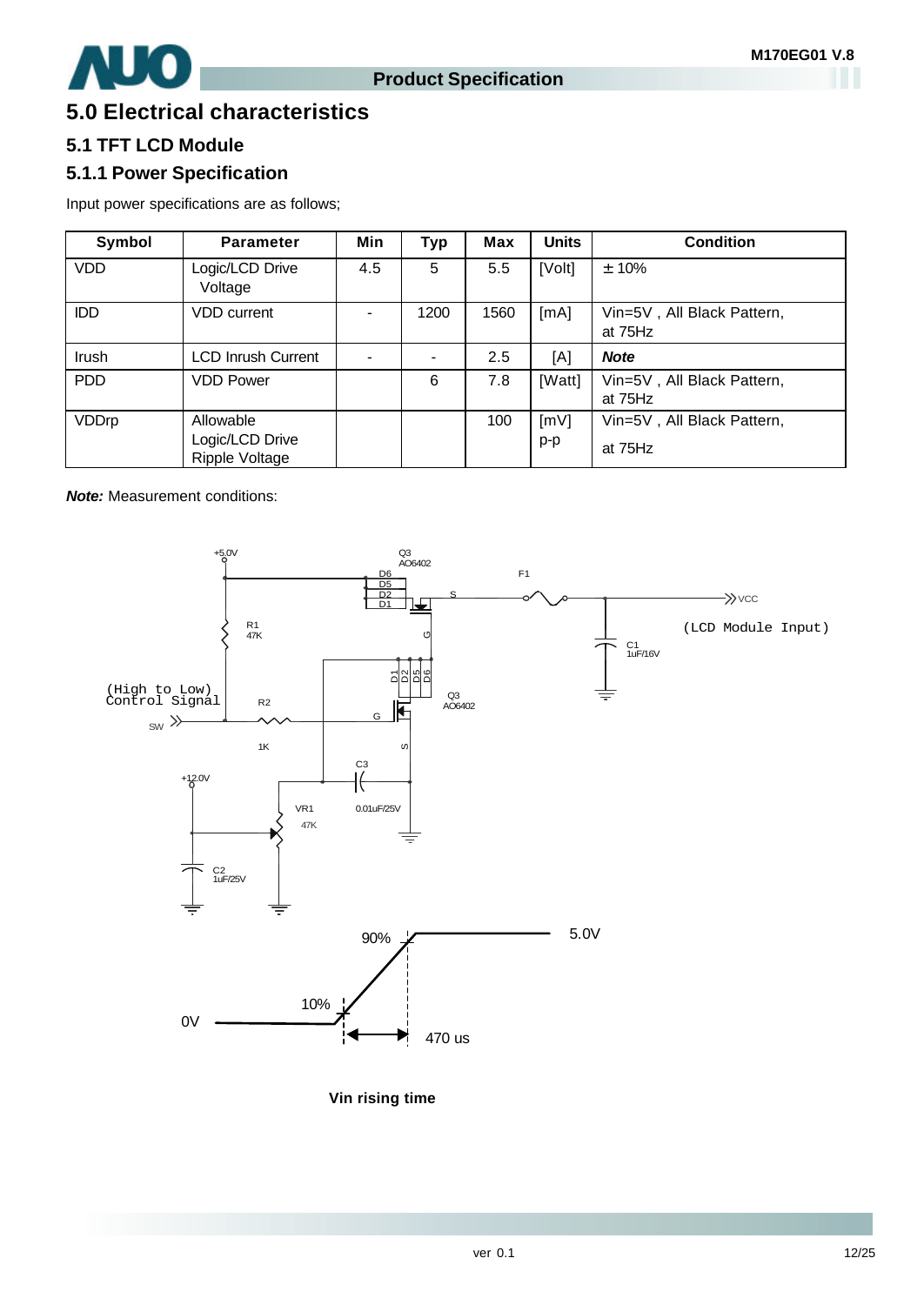

## **5.1.2 Signal Electrical Characteristics**

Input signals shall be low or Hi-Z state when Vin is off It is recommended to refer the specifications of SN75LVDS82DGG (Texas Instruments) in detail.

Each signal characteristics are as follows;

| Symbol      | <b>Parameter</b>                             | Min    | <b>Typ</b> | Max  | <b>Units</b> | <b>Condition</b>                     |
|-------------|----------------------------------------------|--------|------------|------|--------------|--------------------------------------|
| VTH         | Differential Input High<br>Threshold         |        |            | 100  | [mV]         | $VICM = 1.2V$<br><b>Note</b>         |
| VTL         | Differential Input<br>Low Threshold          | $-100$ |            |      | [mV]         | $VICM = 1.2V$<br><b>Note</b>         |
| VID¦        | Input Differential<br>Voltage                | 100    | 400        | 600  | [mV]         | <b>Note</b>                          |
| <b>VICM</b> | Differential Input<br>Common Mode<br>Voltage | 1.1    |            | 1.45 | [V]          | VTH/VTL = $\pm$ 100mV<br><b>Note</b> |

*Note:* LVDS Signal Waveform

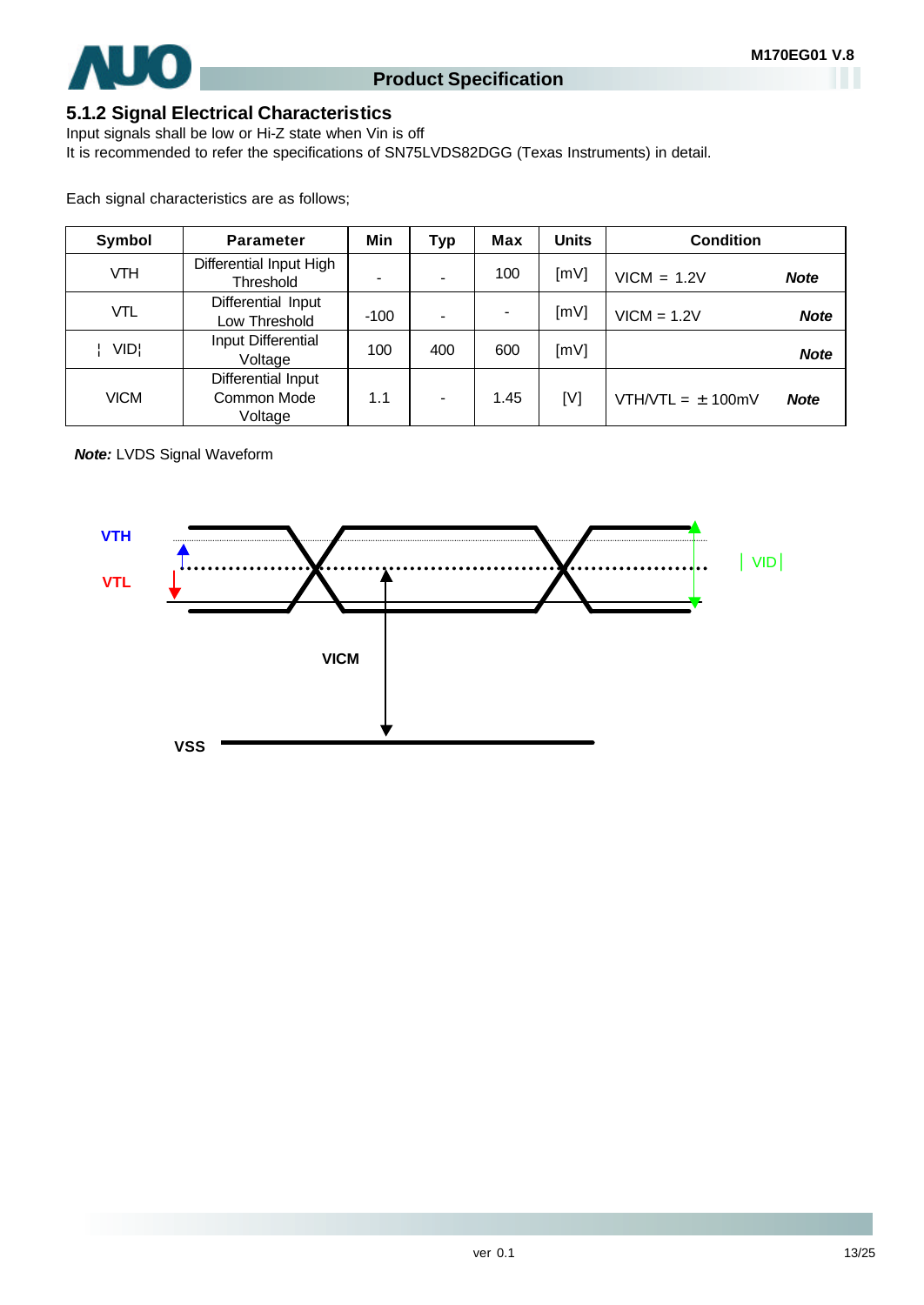

## **5.2 Backlight Unit**

Parameter guideline for CCFL Inverter

| Symbol                         | <b>Parameter</b>                                                 | Min.   | Typ.                     | Max.          | Unit          | <b>Condition</b>            |
|--------------------------------|------------------------------------------------------------------|--------|--------------------------|---------------|---------------|-----------------------------|
| <b>ISCFL</b>                   | CCFL standard current                                            | 7.0    | 7.5                      | 8.0           | [mA]<br>rms   | $(Ta=25^{\circ}C)$ Note 1   |
| <b>IRCFL</b>                   | CCFL operation range                                             | 3.0    | 7.5                      | 8.0           | [mA]<br>rms   | $(Ta=25^{\circ}C)$          |
| <b>FCFL</b>                    | <b>CCFL Frequency</b>                                            | 40     | 60                       | 80            | [KHz]         | $(Ta=25^{\circ}C)$ Note 2   |
| <b>ViCFL</b><br>$(0^{\circ}C)$ | <b>CCFL Ignition Voltage</b><br>(End of the lamp wire connector) | 1500   | $\overline{\phantom{a}}$ |               | [Volt]<br>rms | $(Ta=0^{\circ}C)$           |
| <b>ViCF</b><br>$(25^{\circ}C)$ | <b>CCFL Ignition Voltage</b><br>(End of the lamp wire connector) | 1150   |                          |               | [Volt]<br>rms | $(Ta=25^{\circ}C)$          |
| <b>VCFL</b>                    | <b>CCFL Operation Voltage</b>                                    |        | 660<br>@7.5mA            | 700<br>@3.0mA | [Volt]<br>rms | $(Ta=25^{\circ}C)$ Note 1   |
| <b>PCFL</b>                    | CCFL Power consumption (for<br>reference)                        |        | 19.8                     | 21.8          | [Watt]        | $(Ta=25^{\circ}C)$ Note 3   |
| <b>LTCFL</b>                   | <b>CCFL life Time</b>                                            | 30,000 | 50,000                   |               | [Hour]        | (Ta= $25^{\circ}$ C) Note 4 |

**Note 1***:* CCFL standard current is measured at 25±2 .

**Note 2**: CCFL Frequency should be carefully determined to avoid interference between inverter and TFT LCD

**Note 3**: The variance of CCFL power consumption is  $\pm$  10%. Calculator value for reference (ICFL×VCFL×4=PCFL).

**Note 4**: CCFL life time is determined as the time at which brightness of lamp is 50%. The typical life time of CCFL is on the condition at 7.5 mA lamp current.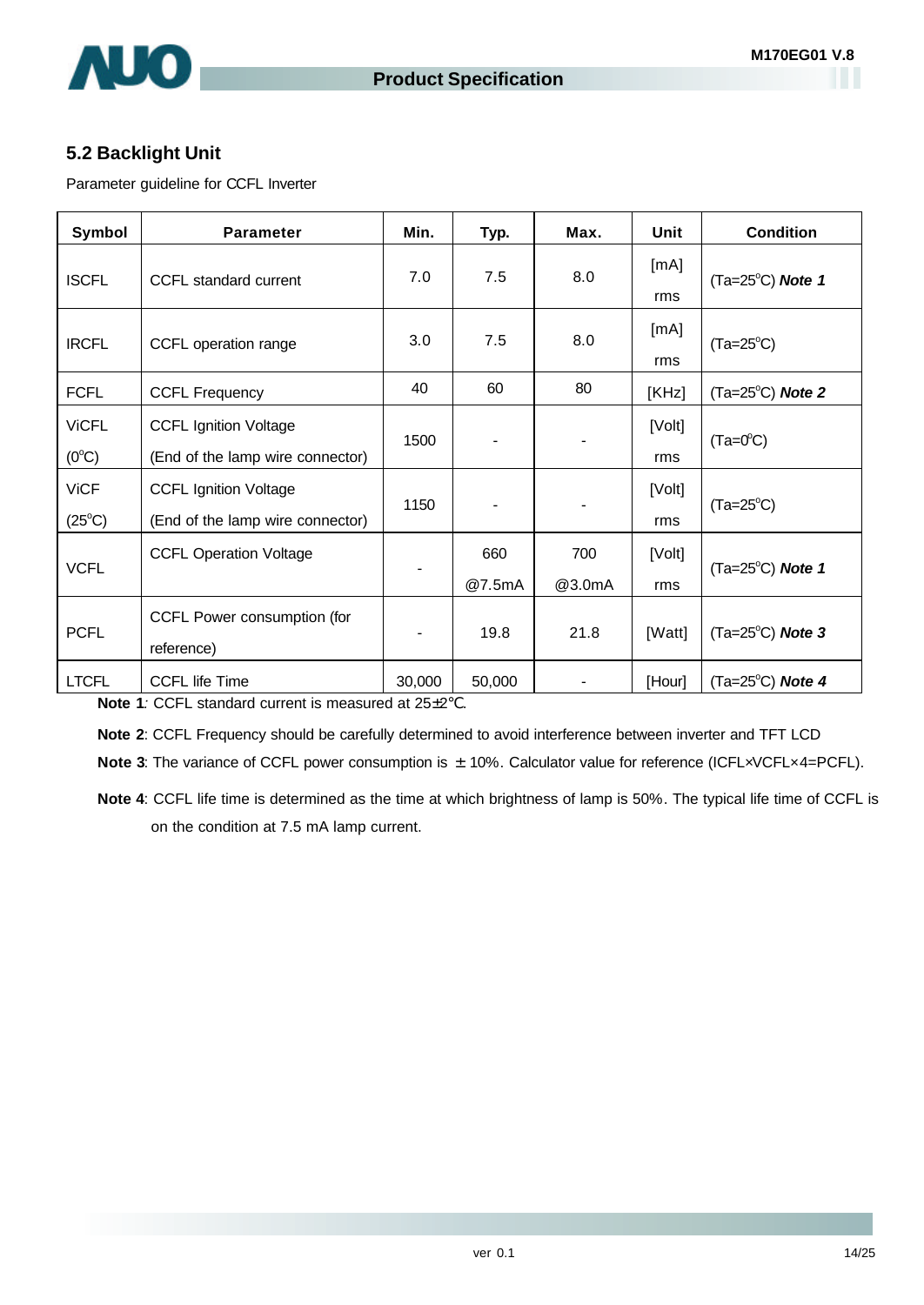

# **6.0 Signal Characteristic**

## **6.1 Pixel Format Image**

Following figure shows the relationship of the input signals and LCD pixel format.





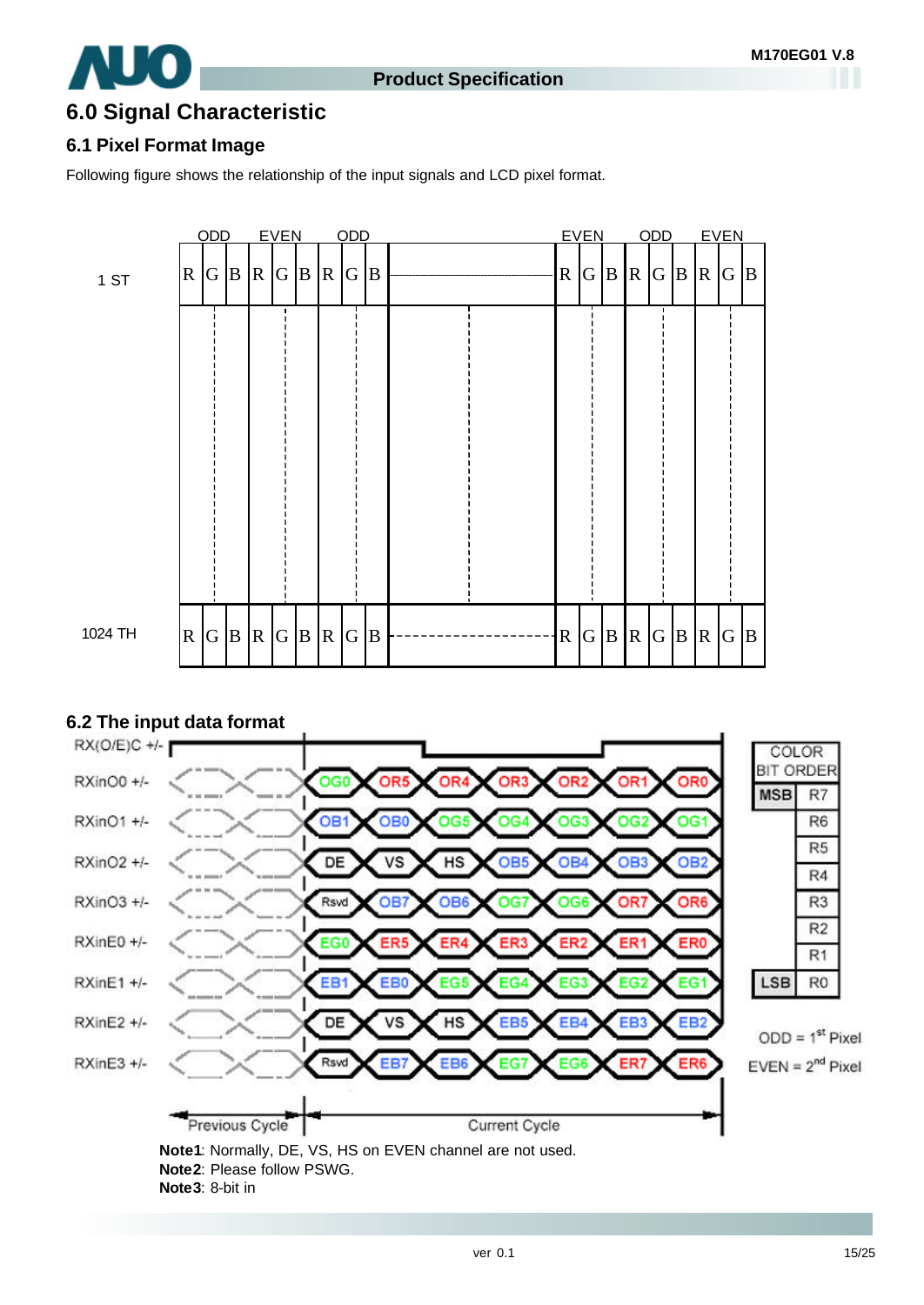

## **6.3 Signal Description**

The module using a pair of LVDS receiver SN75LVDS82(Texas Instruments) or compatible. LVDS is a differential signal technology for LCD interface and high speed data transfer device. Transmitter shall be SN75LVDS83(negative edge sampling) or compatible**.** The first LVDS port(RxOxxx) transmits odd pixels while the second LVDS port(RxExxx) transmits even pixels.

|                  | <b>PIN # SIGNAL NAME</b> | <b>DESCRIPTION</b>                                                       |
|------------------|--------------------------|--------------------------------------------------------------------------|
| 1                | RxOIN0-                  | Negative LVDS differential data input (Odd data)                         |
| $\overline{2}$   | RxOIN0+                  | Positive LVDS differential data input (Odd data)                         |
| 3                | RxOIN1-                  | Negative LVDS differential data input (Odd data)                         |
| 4                | RxOIN1+                  | Positive LVDS differential data input (Odd data)                         |
| 5                | RxOIN2-                  | Negative LVDS differential data input (Odd data, H-Sync, V-Sync, DSPTMG) |
| 6                | RxOIN2+                  | Positive LVDS differential data input (Odd data, H-Sync, V-Sync, DSPTMG) |
| 7                | <b>VSS</b>               | Power Ground                                                             |
| 8                | RxOCLKIN-                | Negative LVDS differential clock input (Odd clock)                       |
| $\boldsymbol{9}$ | RxOCLKIN+                | Positive LVDS differential clock input (Odd clock)                       |
| 10               | RxOIN3-                  | Negative LVDS differential data input (Odd data)                         |
| 11               | RxOIN3+                  | Positive LVDS differential data input (Odd data)                         |
| 12               | RxEIN0-                  | Negative LVDS differential data input (Even data)                        |
| 13               | RxEIN0+                  | Positive LVDS differential data input (Even data)                        |
| 14               | <b>VSS</b>               | Power Ground                                                             |
| 15               | RxEIN1-                  | Positive LVDS differential data input (Even data)                        |
| 16               | RxEIN1+                  | Negative LVDS differential data input (Even data)                        |
| 17               | <b>VSS</b>               | Power Ground                                                             |
| 18               | RxEIN2-                  | Negative LVDS differential data input (Even data)                        |
| 19               | RxEIN2+                  | Positive LVDS differential data input (Even data)                        |
| 20               | RxECLKIN-                | Negative LVDS differential clock input (Even clock)                      |
| 21               | RxECLKIN+                | Positive LVDS differential clock input (Even clock)                      |
| 22               | RxEIN3-                  | Negative LVDS differential data input (Even data)                        |
| 23               | RxEIN3+                  | Positive LVDS differential data input (Even data)                        |
| 24               | <b>VSS</b>               | Power Ground                                                             |
| 25               | <b>VSS</b>               | Power Ground                                                             |
| 26               | <b>NC</b>                | No Connection (for AUO test)                                             |
| 27               | <b>VSS</b>               | Power Ground                                                             |
| 28               | <b>VCC</b>               | +5.0V Power Supply                                                       |
| 29               | <b>VCC</b>               | +5.0V Power Supply                                                       |
| 30               | <b>VCC</b>               | +5.0V Power Supply                                                       |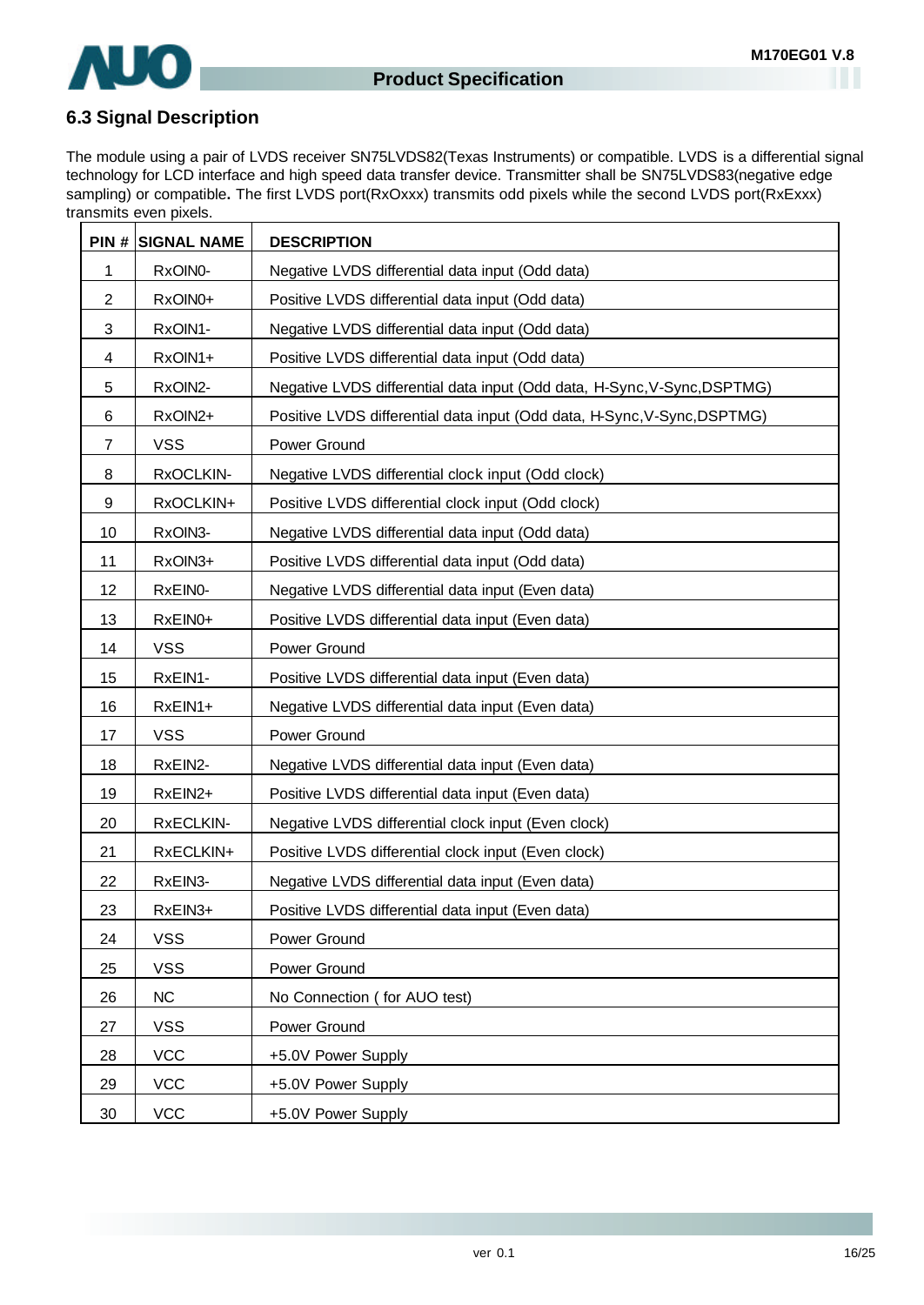

**Note1:** Start from left side



**Note2:** Input signals of odd and even clock shall be the same timing.

**Note3:** Please follow PSWG.

## **6.4 Interface Timing**

## **6.4.1 Timing Characteristics**

Basically, interface timings described here is not actual input timing of LCD module but output timing of SN75LVDS82DGG (Texas Instruments) or equivalent.

|                   | <b>Item</b>  | Symbol   | Min  | Typ  | Max  | Unit       |
|-------------------|--------------|----------|------|------|------|------------|
| Data CLK          |              | Tclk     | 40   | 54   | 70   | <b>MHz</b> |
|                   | Period       | Th       | 685  | 844  | 1024 | Tclk       |
| H-section         | Display Area | Tdisp(h) | 640  | 640  | 640  | Tclk       |
|                   | Period       | Tv       | 1036 | 1066 | 2048 | Th         |
| V-section         | Display Area | Tdisp(v) | 1024 | 1024 | 1024 | Th         |
| <b>Frame Rate</b> |              |          | 49   | 60   | 76   | Hz         |

**Note** : DE mode only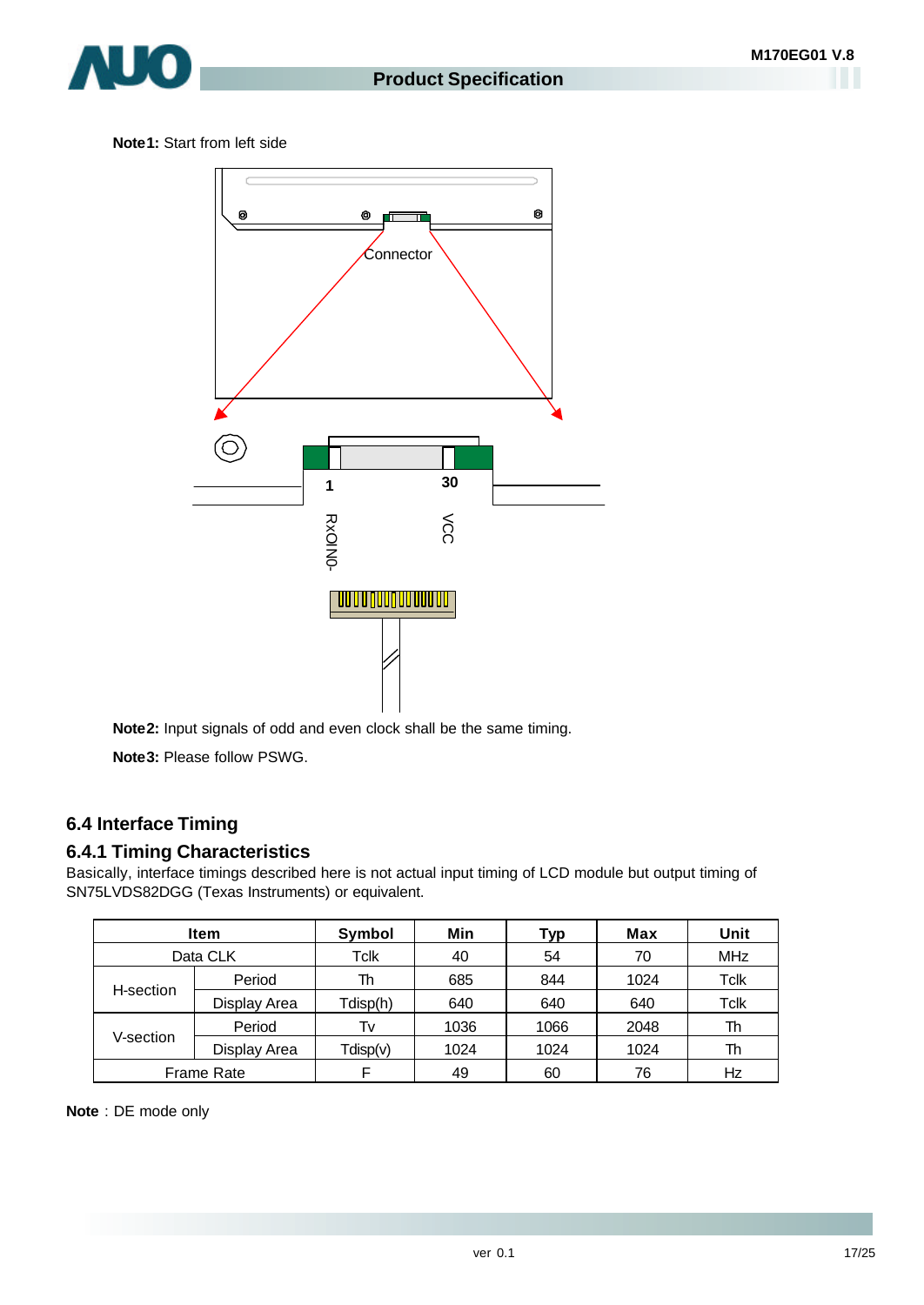

# **6.4.2 Timing diagram**



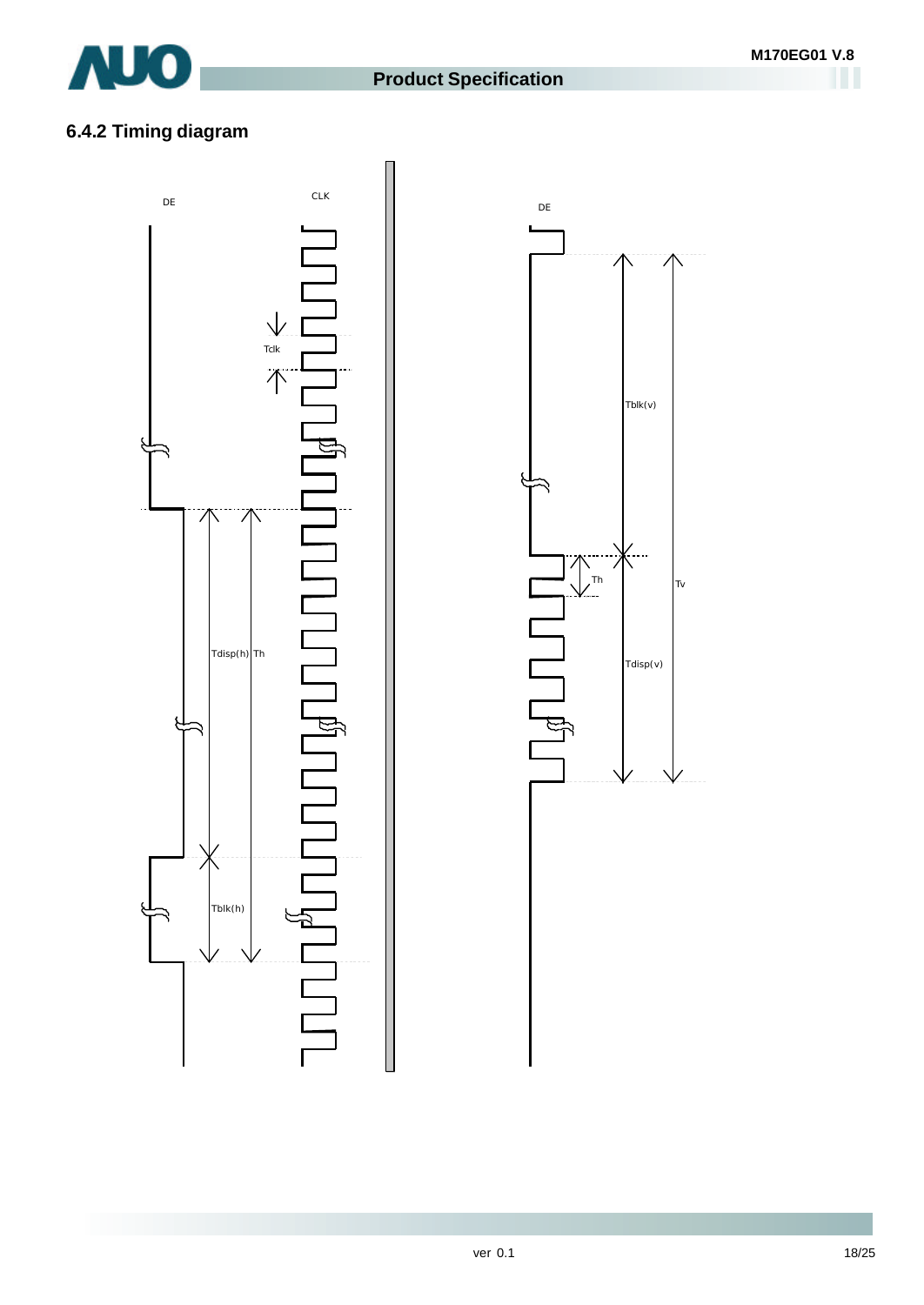

# **6.5 Power ON/OFF Sequence**

Vin power and lamp on/off sequence is as follows. Interface signals are also shown in the chart. Signals from any system shall be Hi-Z state or low level when Vin is off.



| Symbol         |      | Unit |      |    |
|----------------|------|------|------|----|
|                | Min. | Typ. | Max. |    |
| T1             | 0.5  |      | 10   | ms |
| T <sub>2</sub> | 0    | -    | 10   | ms |
| T <sub>3</sub> | 200  | -    |      | ms |
| T4             | 100  | -    |      | ms |
| T <sub>5</sub> | 0    | 16   | 50   | ms |
| T <sub>6</sub> |      | -    | 10   | ms |
| Τ7             | 1000 | -    |      | ms |

**Note:** The values of the table are follow PSWG.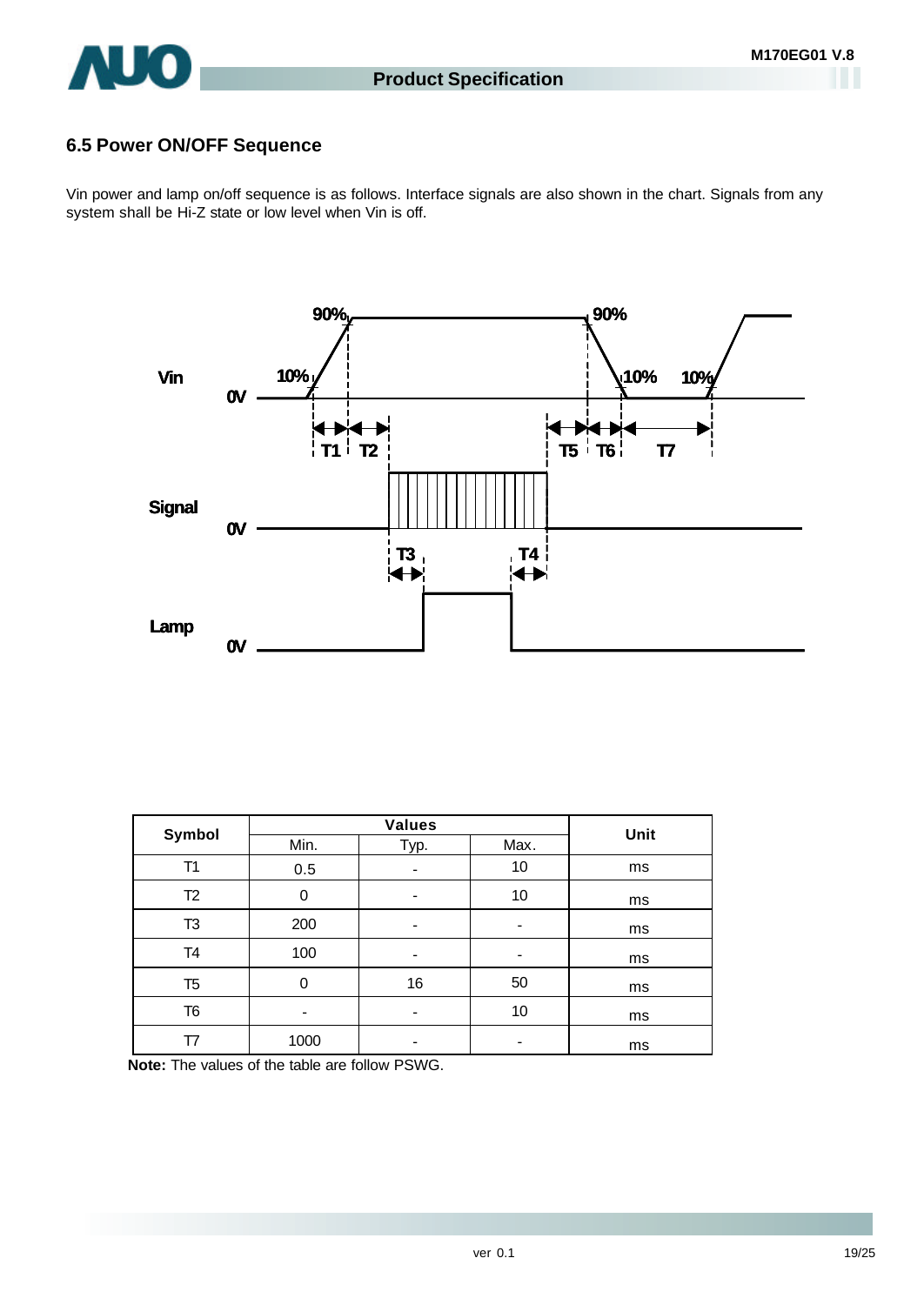

## **7.0 Connector & Pin Assignment**

Physical interface is described as for the connector on module. These connectors are capable of accommodating the following signals and will be following components.

### **7.1 TFT LCD Module**

| <b>Connector Name / Designation</b> | Interface Connector / Interface card |  |  |
|-------------------------------------|--------------------------------------|--|--|
| <b>Manufacturer</b>                 | P2 / JAE or compatible               |  |  |
| <b>Type Part Number</b>             | AL2307-A0G1D-P / FI-XB30SSRL-HF16    |  |  |
| <b>Mating Housing Part Number</b>   | JAE FI-X30HL                         |  |  |

| Pin#           | <b>Signal Name</b> | Pin#            | <b>Signal Name</b> |
|----------------|--------------------|-----------------|--------------------|
| 1              | RxOIN0-            | $\overline{2}$  | RxOIN0+            |
| 3              | RxOIN1-            | $\overline{4}$  | RxOIN1+            |
| 5              | RxOIN2-            | 6               | RxOIN2+            |
| $\overline{7}$ | <b>VSS</b>         | 8               | RxOCLKIN-          |
| 9              | RxOCLKIN+          | 10              | RxOIN3-            |
| 11             | RxOIN3+            | 12 <sub>2</sub> | RxEIN0-            |
| 13             | RxEIN0+            | 14              | <b>VSS</b>         |
| 15             | RxEIN1-            | 16              | RxEIN1+            |
| 17             | <b>VSS</b>         | 18              | RxEIN2-            |
| 19             | RxEIN2+            | 20              | RxECLKIN-          |
| 21             | RxECLKIN+          | 22              | RxEIN3-            |
| 23             | RxEIN3+            | 24              | <b>VSS</b>         |
| 25             | <b>VSS</b>         | 26              | NC                 |
| 27             | <b>VSS</b>         | 28              | <b>VCC</b>         |
| 29             | <b>VCC</b>         | 30              | <b>VCC</b>         |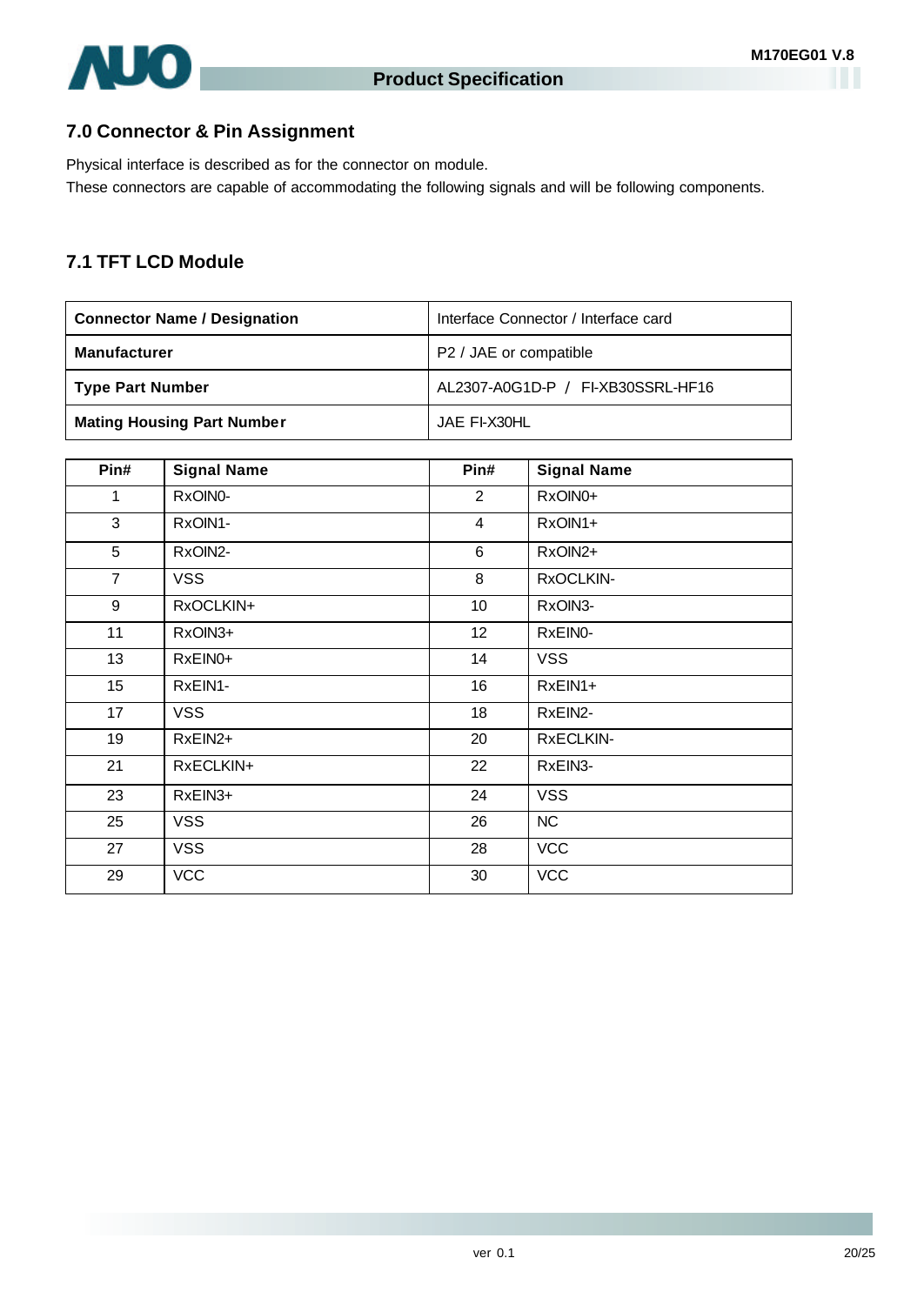

# **7.2 Backlight Unit**

| <b>Connector Name / Designation</b> | Lamp Connector / Backlight lamp |  |  |
|-------------------------------------|---------------------------------|--|--|
| <b>Manufacturer</b>                 | JST                             |  |  |
| <b>Type Part Number</b>             | <b>BHSR-02VS-1</b>              |  |  |
| <b>Mating Type Part Number</b>      | SM02B-BHSS-1-TB                 |  |  |

## **7.3 Signal for Lamp connector**

|       | <b>Connector No.</b> | Pin No.        | <b>Input</b>      | <b>Color</b> | <b>Function</b> |
|-------|----------------------|----------------|-------------------|--------------|-----------------|
| Upper | CN <sub>1</sub>      |                | Hot1              | Pink         | High Voltage    |
|       |                      | 2              | Cold1             | White        | Low Voltage     |
|       | CN <sub>2</sub>      |                | Hot <sub>2</sub>  | <b>Blue</b>  | High Voltage    |
|       |                      | 2              | Cold <sub>2</sub> | <b>Black</b> | Low Voltage     |
| Lower | CN <sub>3</sub>      |                | Hot1              | Pink         | High Voltage    |
|       |                      | $\overline{2}$ | Cold1             | White        | Low Voltage     |
|       | CN <sub>4</sub>      |                | Hot <sub>2</sub>  | <b>Blue</b>  | High Voltage    |
|       |                      | $\overline{2}$ | Cold <sub>2</sub> | <b>Black</b> | Low Voltage     |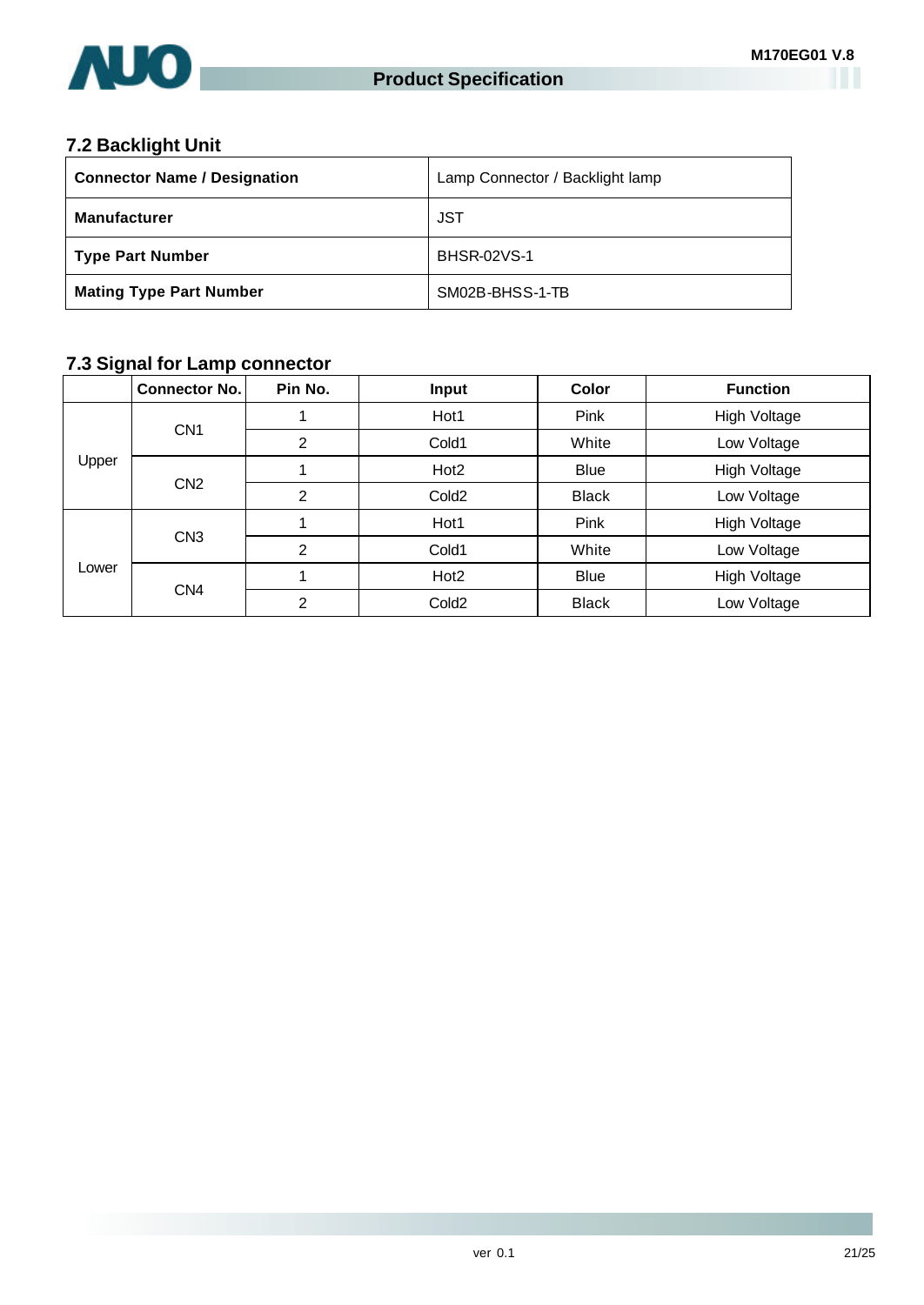

# **8.0 Reliability**

Reliability test condition

|                 | <b>No Test Item</b>                  | <b>Test Condition</b>                                                |
|-----------------|--------------------------------------|----------------------------------------------------------------------|
|                 | Temperature Humidity Bias (THB)      | , 80%, 300hours<br>50                                                |
| 2               | High Temperature Operation (HTO)     | , 300hours<br>50                                                     |
| 3               | Low Temperature Operation (LTO)      | , 300hours<br>0                                                      |
| 4               | High Temperature Storage (HTS)       | , 300hours<br>60                                                     |
| 5               | Low Temperature Storage (LTS)        | , 300hours<br>-20                                                    |
| 6               | Thermal Shock Test (TST)             | /30min, 60 /30min, 100 cycles<br>-20                                 |
|                 | On/Off Test                          | On/10sec, Off/10sec, 30,000 cycles                                   |
| 8               | Shock Test (Non-Operating)           | 50G, 20ms, Half-sine wave ( $\pm$ X, $\pm$ Y, $\pm$ Z)               |
| 9               | Vibration Test (Non-Operating)       | 1.5G(10~200Hz P- P), 30 Minutes each Axis (X, Y, Z)                  |
| 10 <sup>1</sup> | <b>ESD (ElectroStatic Discharge)</b> | Contact Discharge: ±8KV, 150pF(330O) 1sec, 8 points, 25 times/ point |
|                 |                                      | Air Discharge: ±15KV, 150pF(330O) 1sec, 8 points, 25 times/ point    |
| 11              | <b>Altitude Test</b>                 | Operation: 10,000 ft                                                 |
|                 |                                      | Non-Operation: 30,000 ft                                             |
|                 | 12 Drop Test                         | The drop height is 60cm                                              |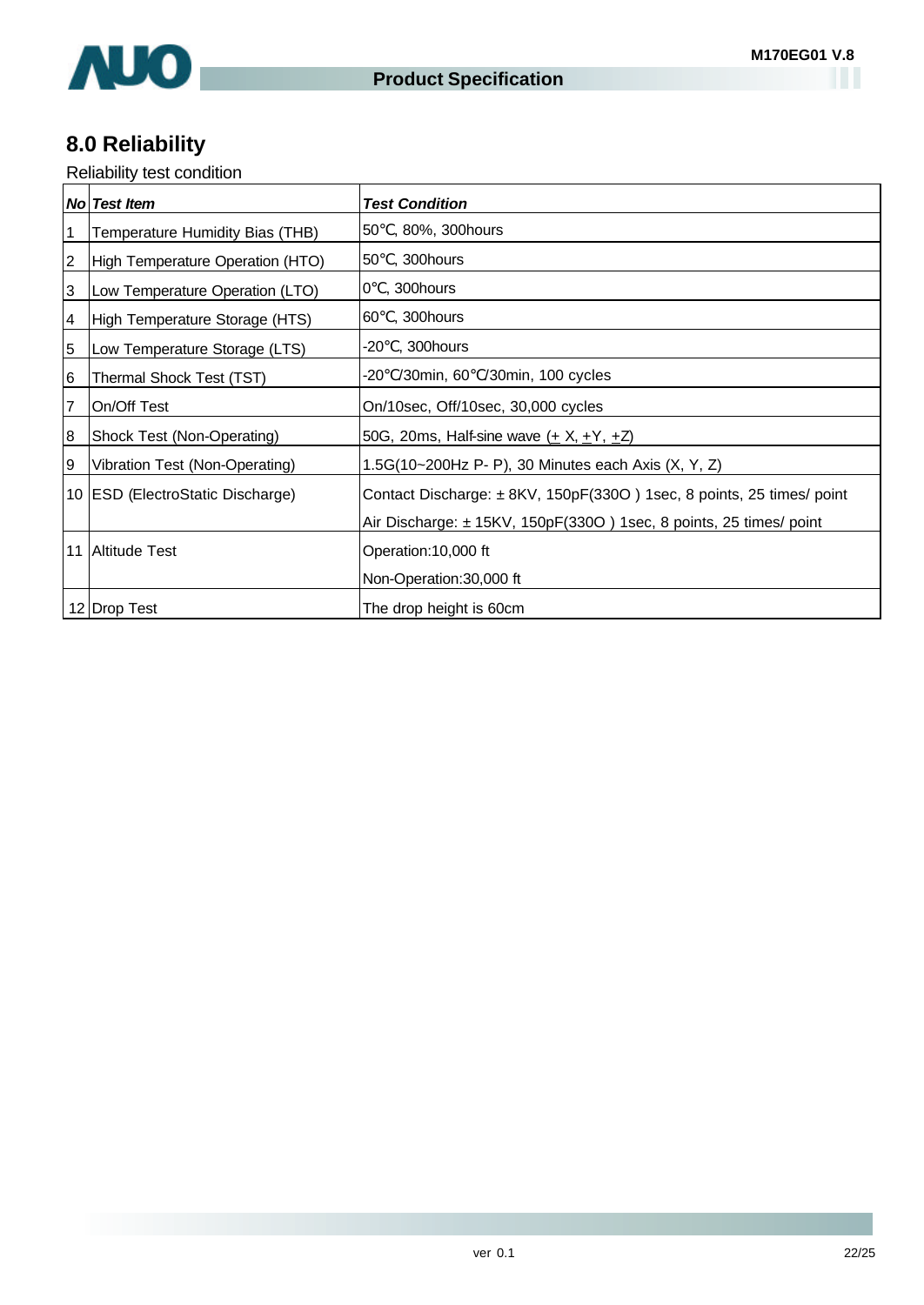

# **9.0 Safety**

#### **9.1 Sharp Edge Requirements**

There will be no sharp edges or comers on the display assembly that could cause injury.

#### **9.2 Materials**

#### **9.2.1 Toxicity**

There will be no carcinogenic materials used anywhere in the display module. If toxic materials are used, they will be reviewed and approved by the responsible AUO Toxicologist.

#### **9.2.2 Flammability**

All components including electrical components that do not meet the flammability grade UL94-V1 in the module will complete the flammability rating exception approval process.

The printed circuit board will be made from material rated 94-V1 or better. The actual UL flammability rating will be printed on the printed circuit board.

#### **9.3 Capacitors**

If any polarized capacitors are used in the display assembly, provisions will be made to keep them from being inserted backwards.

# **10.0 Other requirement**

#### **10.1 National Test Lab Requirement**

The display module will satisfy all requirements for compliance to

| UL 1950, First Edition      | U.S.A. Information Technology Equipment         |  |
|-----------------------------|-------------------------------------------------|--|
| <b>CSA C22.2 No.950-M89</b> | Canada, Information Technology Equipment        |  |
| <b>EEC 950</b>              | International, Information Technology Equipment |  |
| EN 60 950                   | International, Information Processing Equipment |  |
| (European Norm for IEC950)  |                                                 |  |

#### **10.2 Label**

The label is on the panel as shown below:

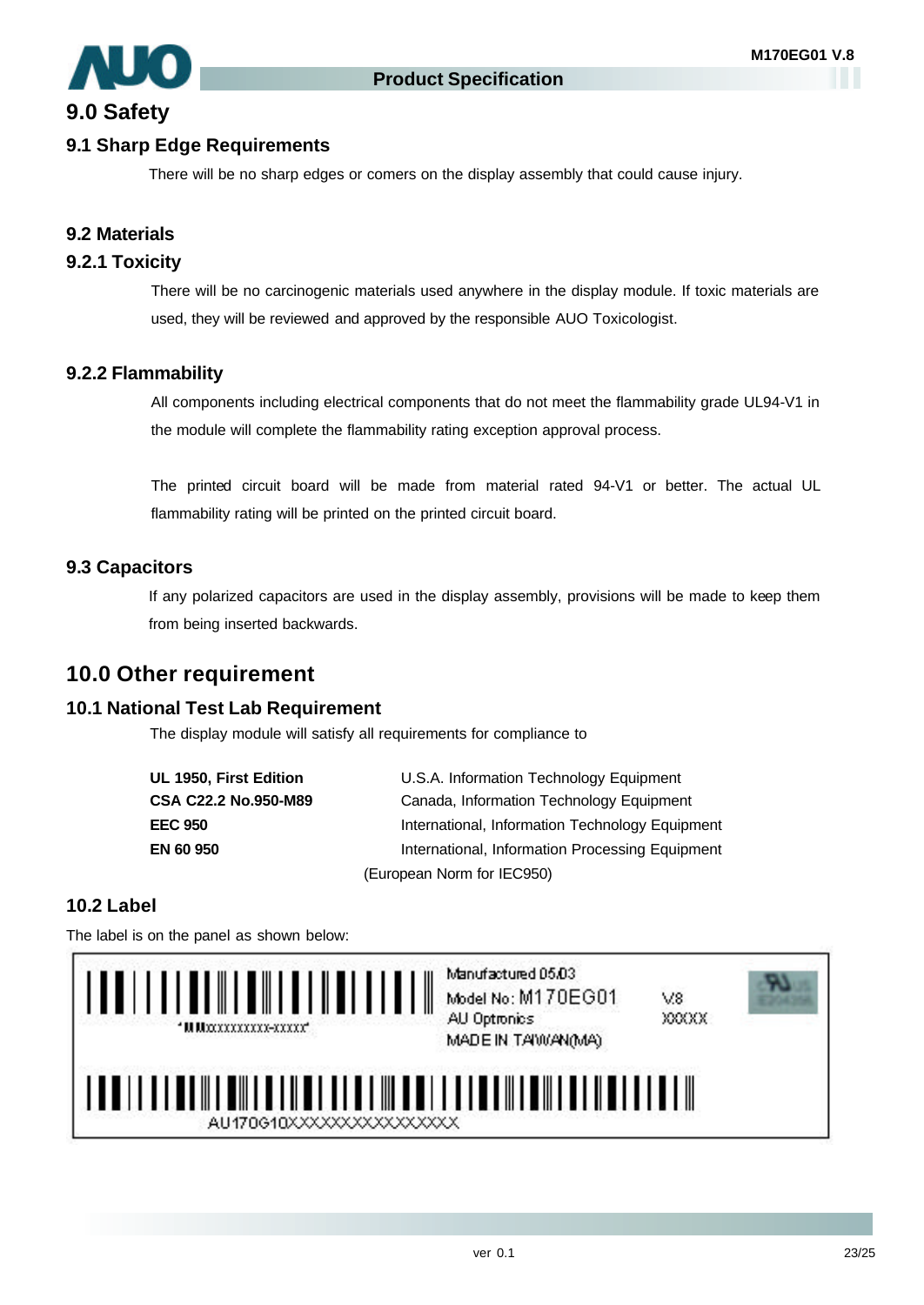